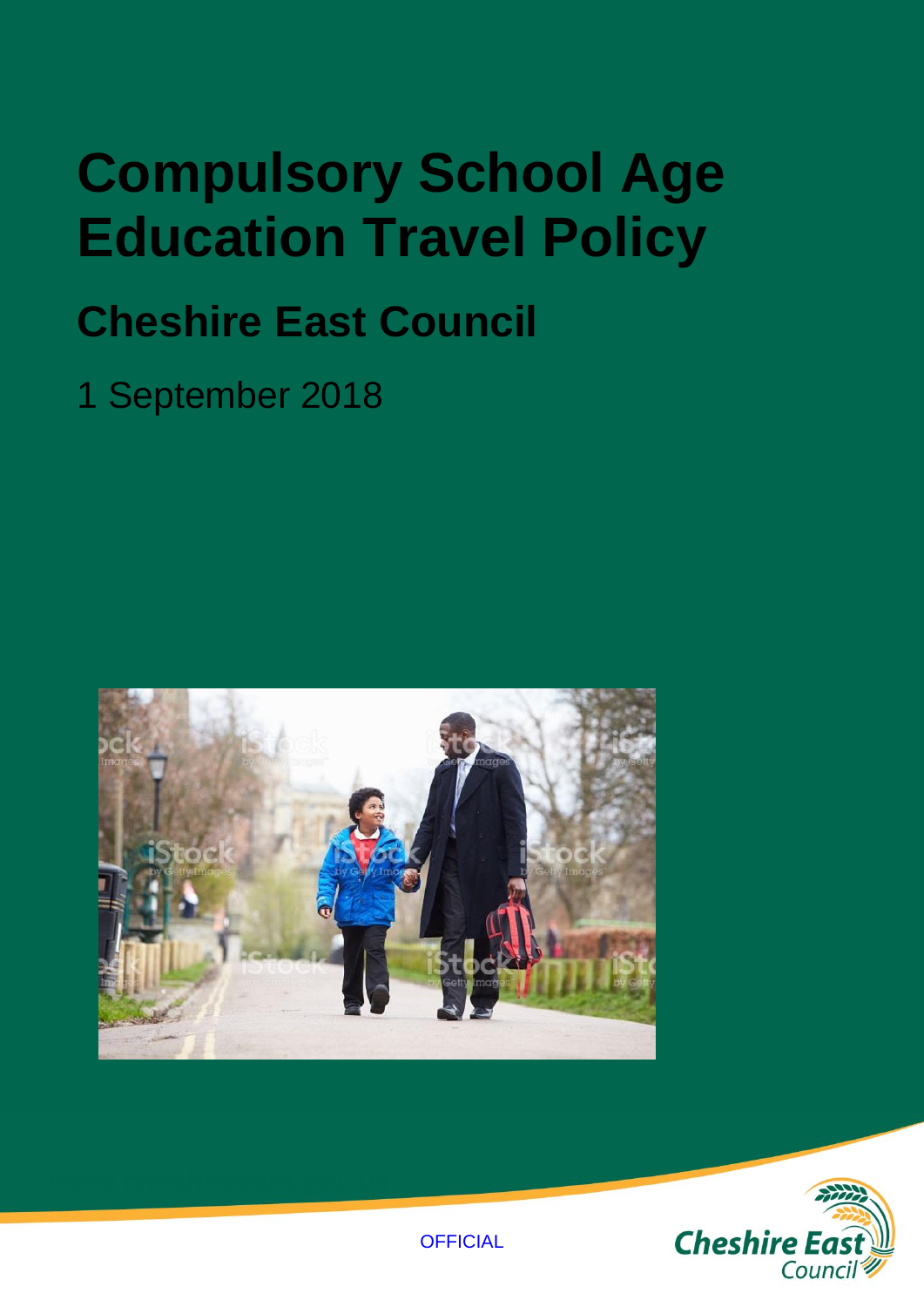#### **Document summary**

This document details the Local Authority's policy on education travel assistance for Cheshire East resident children of compulsory school age<sup>1</sup> and those attending a reception class the term after their fourth birthday (*rising fives*).

The **Post 16 Travel Policy Statement** provides travel information for young people over compulsory school age, including the travel assistance available for post 16 learners with an Education Health and Care Plan (EHCP) setting out their special educational needs and/or disability (SEND).

#### **Contents**

| <b>Section</b>   | <b>Title</b>                                   | Page           |
|------------------|------------------------------------------------|----------------|
| 1.               | <b>Local Authority Education Travel Duty</b>   | 4              |
| 2.               | <b>Compulsory School Age</b>                   | 5              |
| 3.               | Eligible Children                              | 5              |
| $\overline{4}$ . | <b>Measuring Distance</b>                      | $\overline{7}$ |
| 5.               | <b>Nearest Suitable School</b>                 | 8              |
| 6.               | <b>Qualifying Schools</b>                      | 8              |
| 7.               | <b>Suitable Travel Assistance</b>              | 9              |
| 8.               | <b>Hired Transport</b>                         | 10             |
| 9.               | <b>Spare Seat Applications</b>                 | 11             |
| 10.              | <b>Behaviour Code</b>                          | 11             |
| 11.              | <b>Personal Travel Budgets/Direct Payments</b> | 11             |
| 12.              | <b>Children Excluded from School</b>           | 12             |
| 13.              | In Year Changes                                | 12             |
| 14.              | Appeals against Refusal of Travel Assistance   | 14             |
| 15.              | <b>Applications for Travel Assistance</b>      | 15             |

| Annex Special Educational Needs and Disabilities |    |
|--------------------------------------------------|----|
| Annex   Available walking Routes                 | 20 |

Other related education travel policies:

- Post 16 Education Travel Policy Statement
- Education Travel Payment Policy

 $\overline{a}$  $1$  Compulsory school age begins at the beginning of the term following a child's 5th birthday and ceases on the last Friday in June in the school year when the child reaches the age of 16.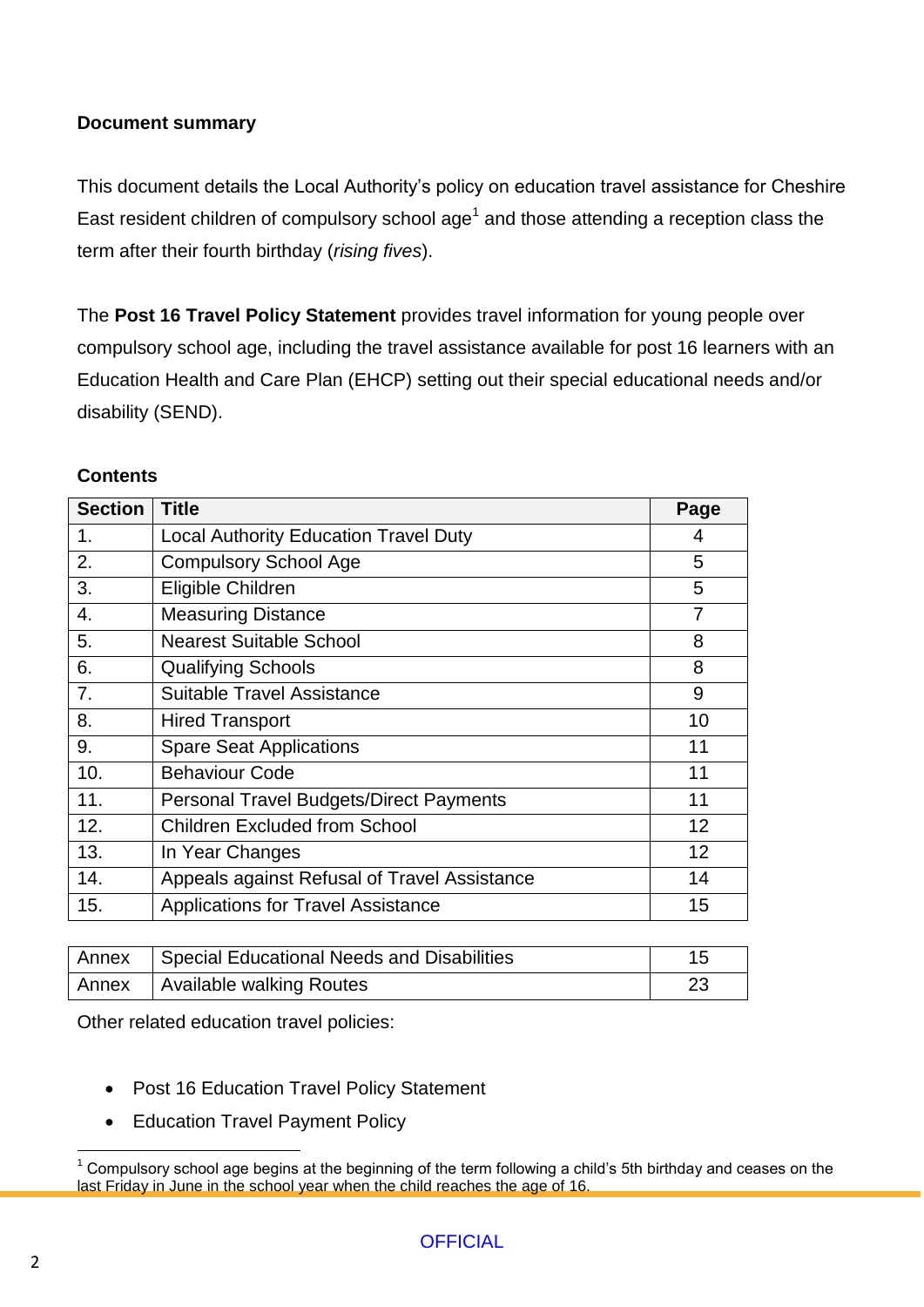- Education Travel Behaviour Code
- Education Travel Appeals and Complaints Policy
- Sustainable Modes of Travel Strategy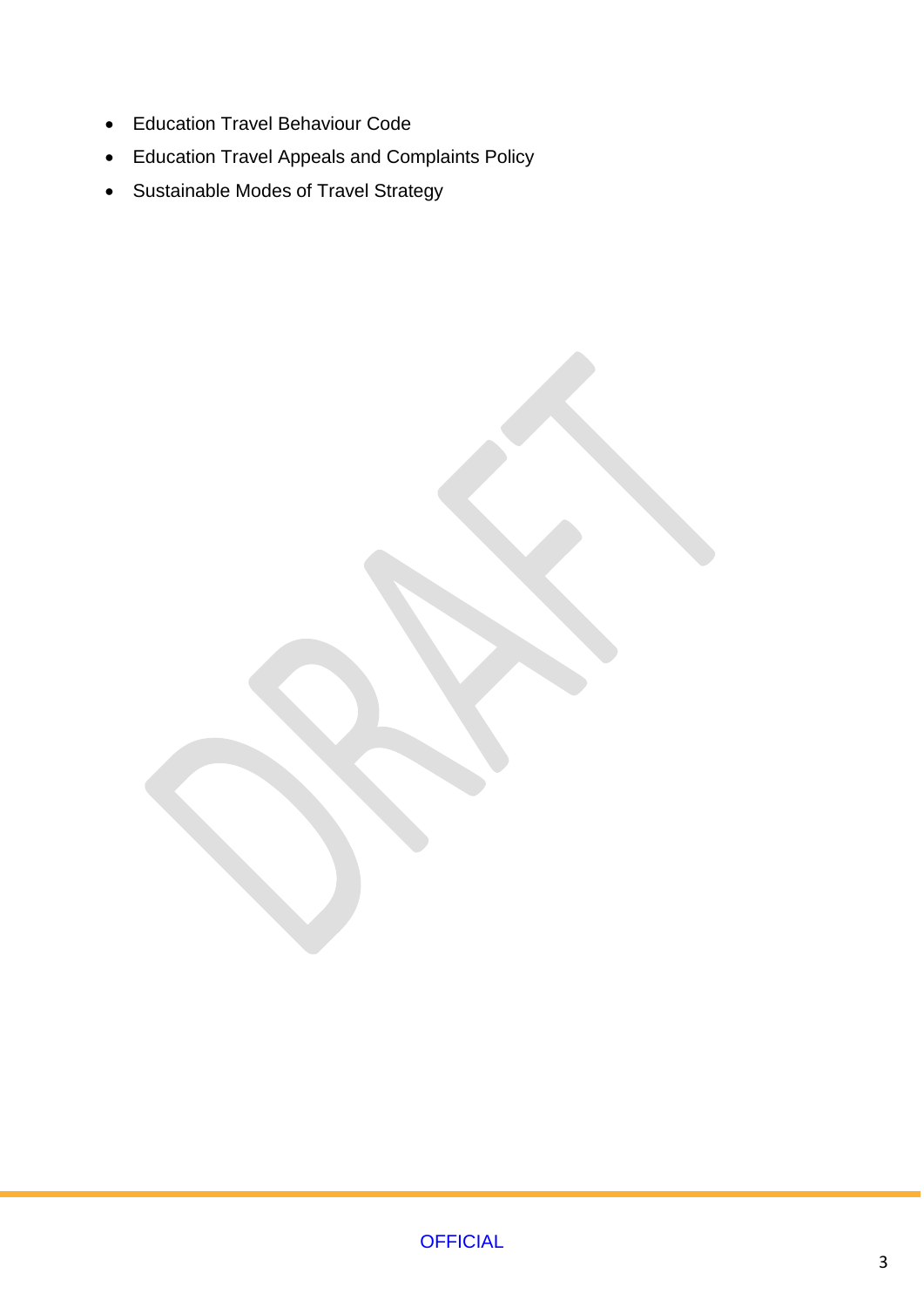#### **1. Local Authority Education Travel Duty**

1.1 Local authorities are required by both the Education Act 1996 and the Education and Inspections Act 2006 to make suitable travel arrangements for certain children to attend school. This policy sets out how the Local Authority will meet this statutory duty and provides information about the categories of eligible children, the provision offered and circumstances when assistance is not provided.

1.2 It is a parent's<sup>2</sup> responsibility to ensure that their child gets to and from school at the appropriate time each day and to put in place the necessary travel arrangements. In exercising its duty, the Local Authority has a general expectation that a child will be accompanied by a parent where necessary, unless there is a good reason why it is not reasonable to expect the parent to do so.

1.3 The Local Authority has legal duties under the Education and Inspections Act 2006 to promote sustainable modes of travel for children and young people of compulsory school age<sup>3</sup>. When a child is eligible for travel support the Local Authority will provide that support using the most cost effective option available, these will include the dedicated school bus services, use of the service bus network, information on walking and cycling routes and the availability of walking buses to primary schools. Most schools produce travel plans, which include information about the different options available to parents for getting their child to school. Please see the Council's **Sustainable Modes of Travel Strategy.**

1.4 Additional provision provided by the Local Authority for children and young people who have special educational needs or disabilities (SEND) or other mobility difficulties with travel between home and school is set out in separate documents, as below:

### **Annex A - SEND Education Travel Policy Post 16 Education Travel Policy Statement.**

 $\overline{a}$ 2 As defined in Section 576 of the Education Act 1996. Further Information is published on the Council's website at [http://www.cheshireeast.gov.uk/schools/admissions/advice\\_and\\_guidance.aspx](http://www.cheshireeast.gov.uk/schools/admissions/advice_and_guidance.aspx)

<sup>3</sup> 'Child', 'compulsory school age' and 'sixth-form age' are defined respectively in sections 579(1), 8 and 509 AC of the Education Act 1996.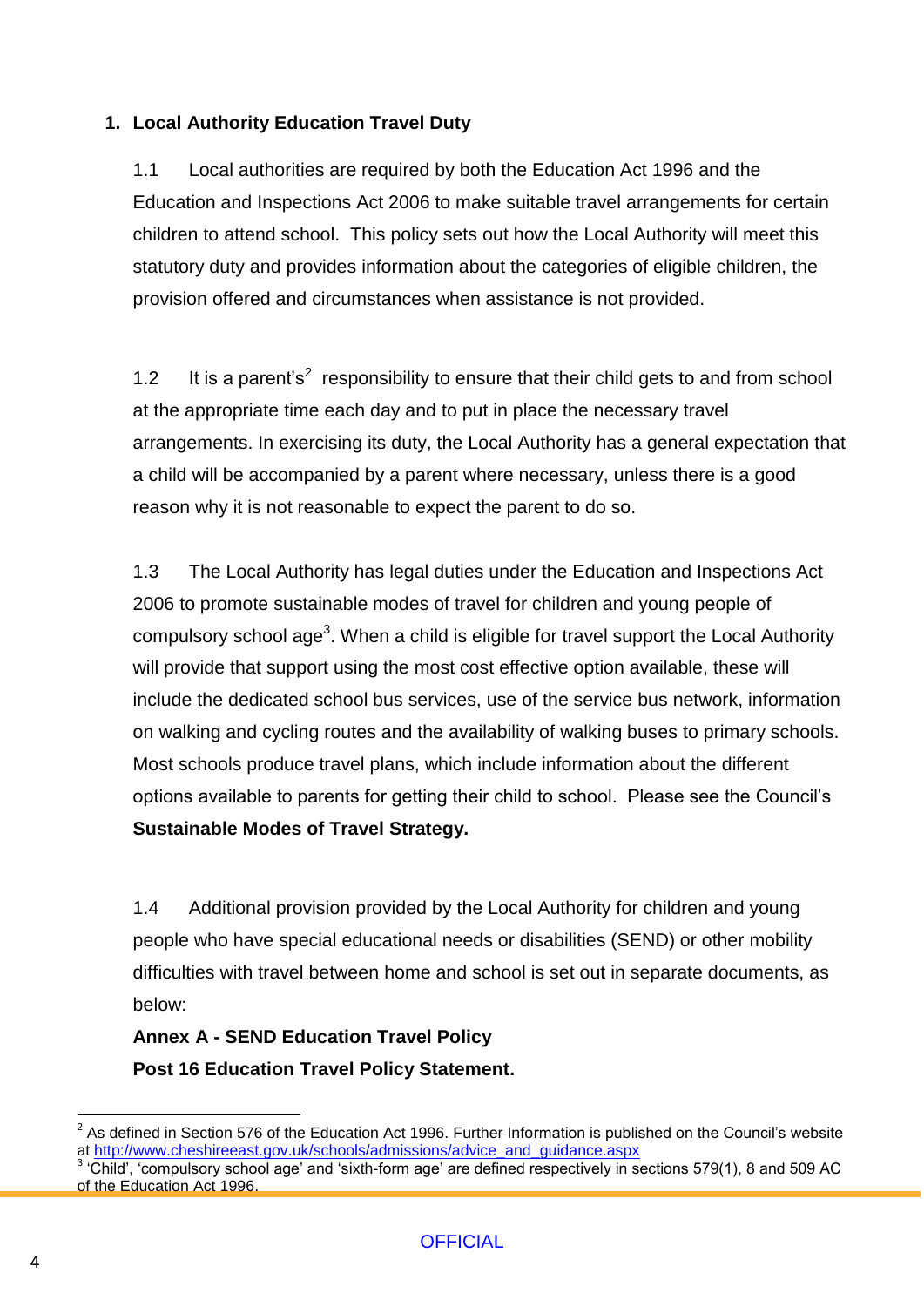#### **2. Compulsory School Age**

2.1 Compulsory school age begins at the beginning of the term following a child's 5<sup>th</sup> birthday and ceases on the last Friday in June in the school year when the child reaches the age of 16. Children may, however, start school in the reception class in the September following their 4th birthday and will therefore be considered eligible children for the purpose of this policy.

#### **3. Eligible Children**

3.1 Under section 508B and Schedule 35B of the Education Act 1996 local authorities are under a duty to provide free school travel to 'eligible children'. To qualify as an 'eligible child', the child must be of compulsory school age (5—16) or, for the purpose of this policy, a rising five attending school the term after their fourth birthday, attending a qualifying school and must fulfil one of the criteria listed below:

### *Criterion 1 - The child is living outside of the statutory walking distance of the nearest suitable school, which is:*

- Beyond 2 miles for children below the age of 8.
- Beyond 3 miles for children aged 8 16.

### *Criterion 2 - The child cannot reasonably be expected to walk the route to school because the nature of the route is unsafe to walk.*

Case law has established that local authorities are required to make school travel arrangements where a child lives under the statutory walking distance to school but does not have a route available that can be walked in reasonable safety. If the nature of the route is such that the child cannot reasonably be expected to walk to school, even when accompanied by a responsible person, then the Local Authority will deem it 'unavailable'. In determining what is 'reasonable', the Local Authority will take into account the latest national guidance issued by Road Safety GB.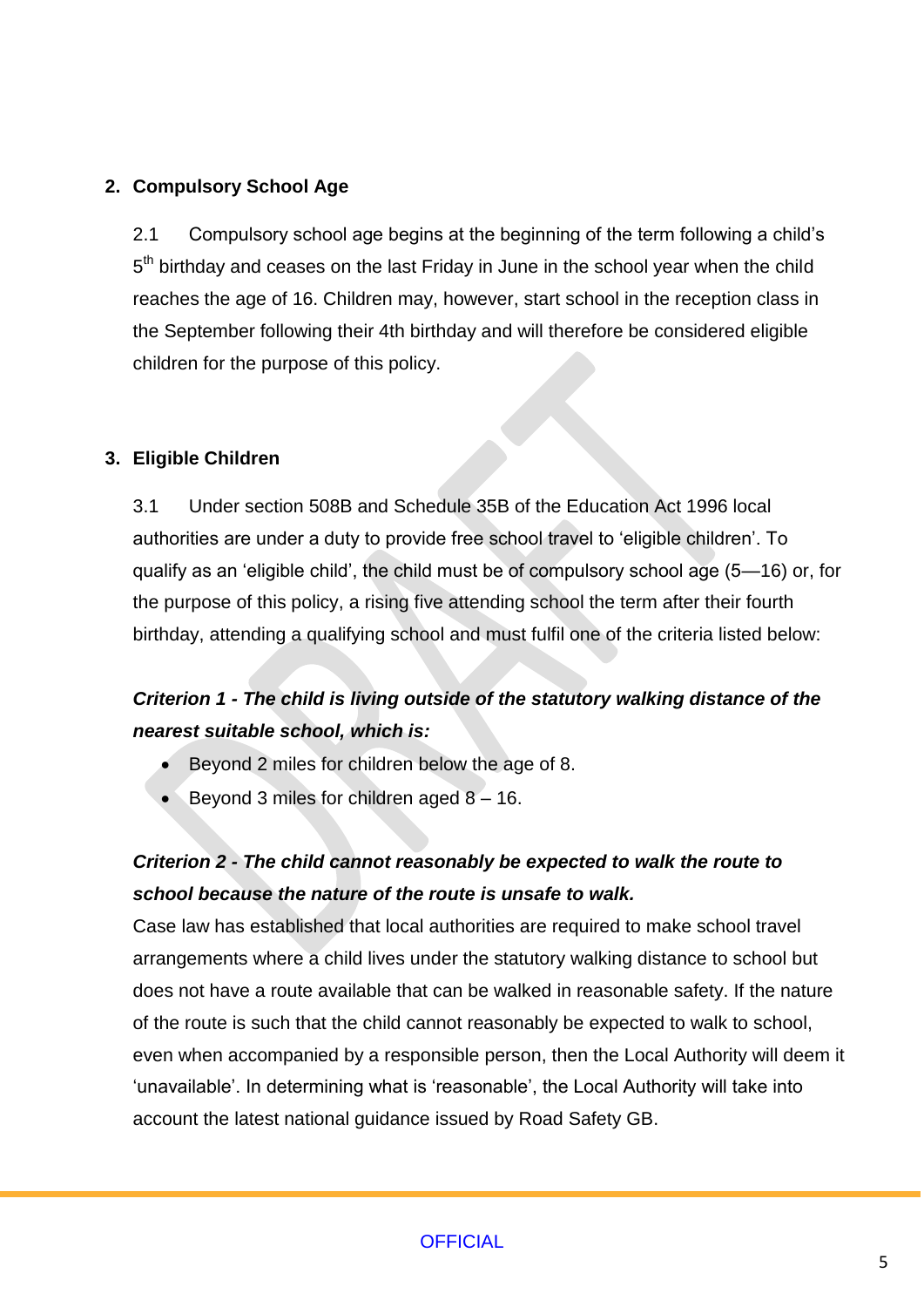3.2 Issues surrounding personal security do not form part of the assessment and it is assumed the child is accompanied by a responsible adult. There is no requirement for a route to be lit and temporary closures such as road works or flooding are not taken into account.

3.3 If alternative routes are available within the statutory walking distance then assistance will not be granted.

### *Criterion 3 - Children from low-income groups or families are defined in legislation as those entitled to free school meals, or whose families receive the maximum level of Working Tax Credit. A child in these circumstances has extended rights to free travel if:*

- The child is aged 8-11 and the nearest suitable school is beyond 2 miles; or
- The child is aged 11-16 and the nearest suitable school is between 2-6 miles and there are not three or more suitable nearer schools; or
- The child is aged 11-16 and the school is between 2-15 miles and is the nearest school preferred on the grounds of religion or belief. Religion or belief includes a lack of religion or belief and so also applies to an atheist parent's wish for their child to attend a non-faith school.

3.4 To qualify under the extended rights eligibility, the child will need to be entitled to free school meals or their parents are in receipt of maximum Working Tax Credit $^4$ .

3.5 Where entitlement to extended travel rights has been established the entitlement will remain for the entirety of the school year for which the assessment has been made. Proof of entitlement is required at the time of application followed by annual confirmation to confirm low-income status.

*3.6 SEND Criterion - The child cannot reasonably be expected to walk to school because of their mobility problems or because of associated health and safety concerns related to their SEN<sup>5</sup> or disability<sup>6</sup> .* 

 4 Paragraphs 9-14 of Schedule 35B.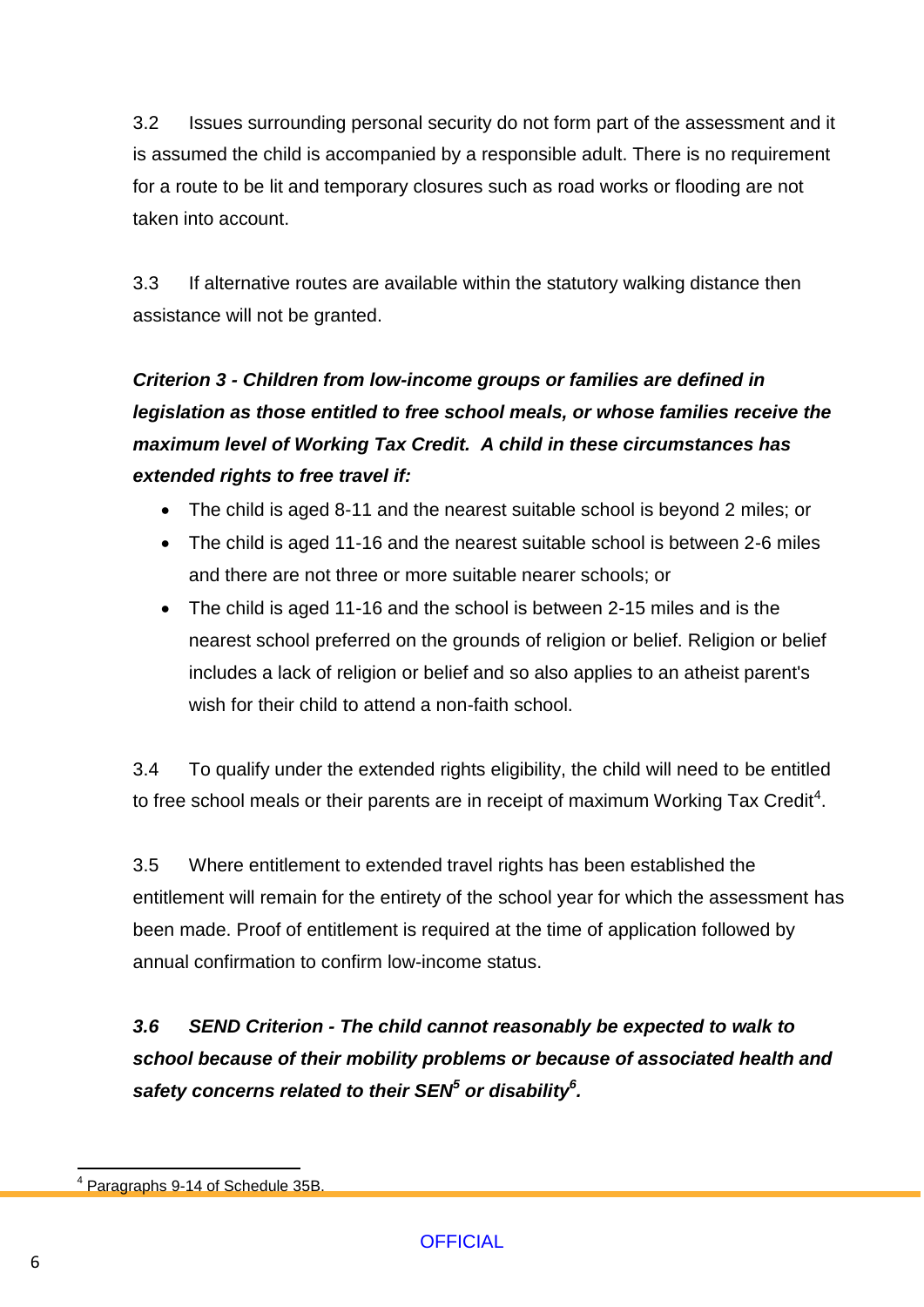3.7 This will be assessed by the Local Authority on a case-by-case basis to identify particular travel requirements as set out in the Local Authority's SEND Travel Assistance Policy. **The application of this criterion is set out in Annex A - SEND Education Travel Policy.**

#### **4. Measuring Distance**

4.1 The statutory distance referred to in this policy is measured by the shortest route along which a child, accompanied if necessary, may walk in reasonable safety. The distance between home and school is measured using a digital mapping system from the child's home gate or drive nearest to the school to the nearest available gate or entrance of the school grounds . A child's home is defined as the place where the child is habitually and normally resident. When measuring the distance to a school with a split site arrangement, the available gate or entrance on the main block (where the reception area and/or main entrance is located) will be used.

#### **5. Nearest Suitable School**

5.1 The nearest suitable school is defined as the nearest qualifying<sup>7</sup> school with places available that provides education appropriate to the age, ability and aptitude of the child and considering any special educational needs that the child may have. For most children, including those who have an Education, Health and Care Plan (EHCP) in the mainstream sector, the nearest suitable school is the qualifying school that is declared by the Local Authority to be the school serving the area in which the child's home address falls – referred to as the designated catchment area school. However, it may also mean the nearest qualifying school to the home address; for example, in the absence of a designated catchment school or where that school is nearer than the

Section 508B(10) of the Act.

 $\overline{a}$ 

 $5$  The SEN Code of Practice 2001, paragraphs 8:87—8:90 sets out the considerations for transport for a child with a Statement of SEN. The SEN and Disability Code of Practice 2015 sets out the considerations for a child with an EHCP.

 $^6$  As per Schedule 35 of The Act, disability is as defined in S.6 of EA 2010: a person has a disability if they have (a) a physical or mental impairment, and (b) that impairment has a substantial a long-term effect on the ability to carry out normal day-to-day activities. Therefore a chronic health condition may lead to eligibility under this definition. 7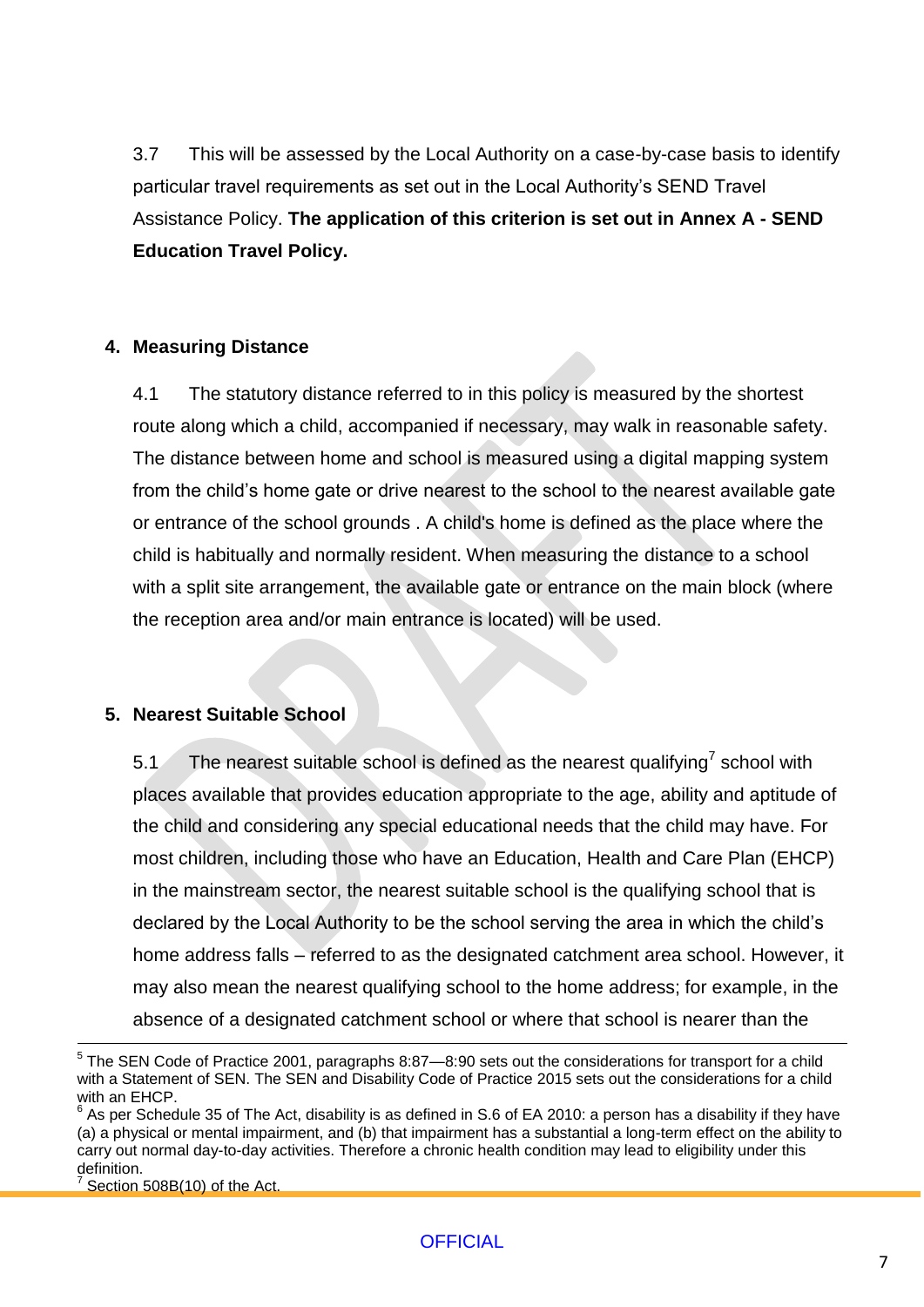designated catchment area school. A school allocated for a child under the Local Authority's Fair Access Protocol will also be a qualifying school.

5.2 If an application is made for the nearest suitable school but it is unsuccessful as the year group is full, the next nearest school with places available will be deemed the nearest suitable school for travel purposes. For the purpose of education travel assistance, this will be measured using the shortest route along which a child, accompanied if necessary, may walk in reasonable safety, as set out in section 4.

#### **6. Qualifying Schools**

- 6.1 Qualifying schools include:
	- community, foundation or voluntary schools
	- community or foundation special schools
	- non-maintained special schools
	- pupil referral units
	- maintained nursery schools or
	- city technology colleges (CTC), city colleges for the technology of the arts (CCTA) or academies, including studio schools, free schools and University Technical Colleges (UTC).
	- those specified in an applicable court order

6.2 It will also include an independent (fee paying) school where the Local Authority has agreed that the school is the nearest suitable school to meet the particular needs of the child and names the school in the child's Education, Health and Care Plan, or it is the nearest of two or more schools named on the same basis. It will also include a residential placement.

**6.3 A child attending a school outside the statutory walking distance will not be eligible for assistance if the Local Authority can demonstrate that there is a nearer suitable school.**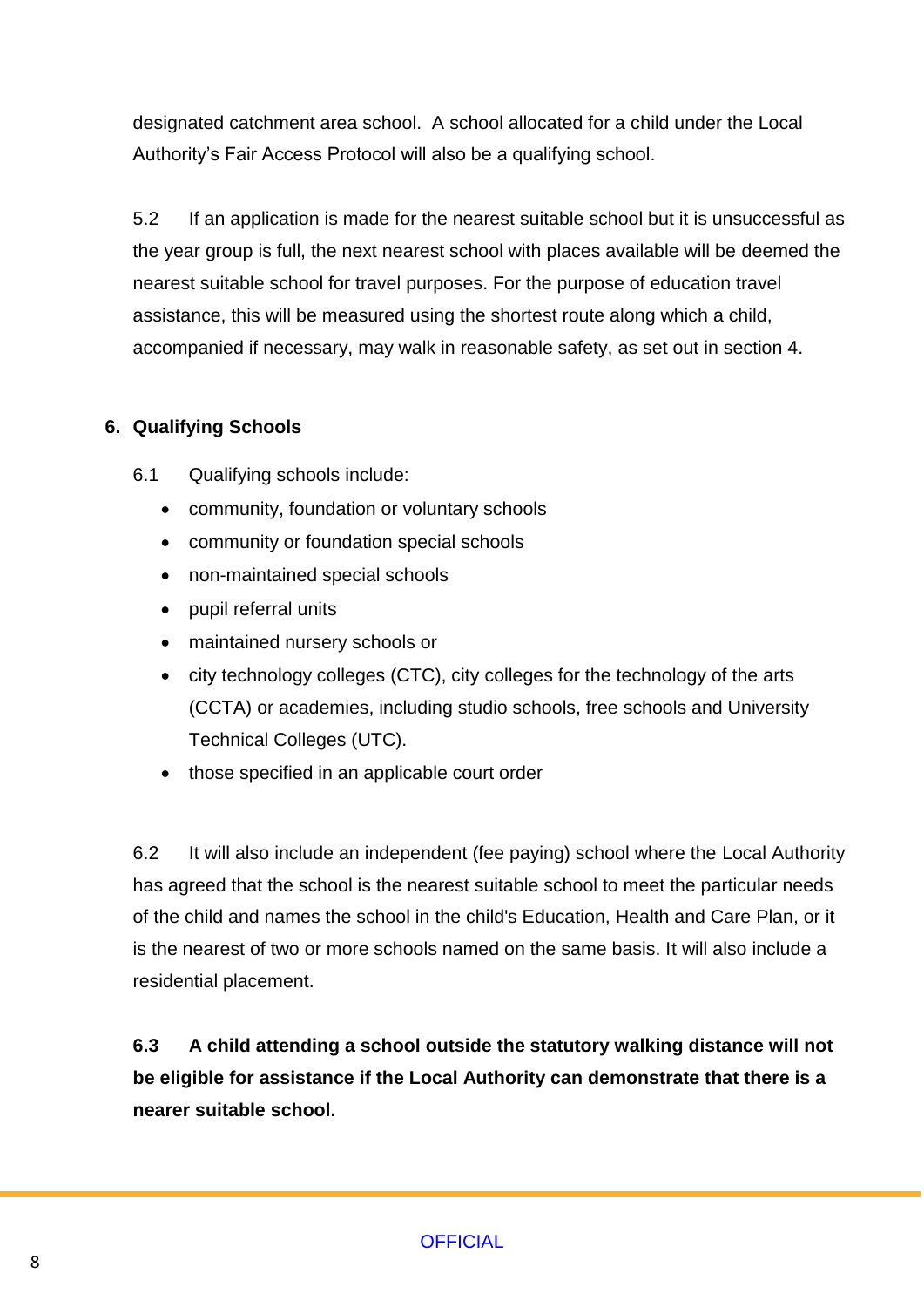#### **7. Suitable Travel Assistance**

7.1 Suitable travel assistance will be that which enables an eligible child to reach school safely and reasonably stress free and to arrive at school ready for a day of study. Best practice suggests that a child of primary school age should not travel for longer than 45 minutes and a child of secondary school age should not travel for more than 75 minutes. The Local Authority will normally expect a child to walk up to 1 mile to access travel arrangements. The first priority will be to arrange travel assistance from a suitable pick up point rather than the home address. The responsibility for a child's safety in getting to and from the pick up point is the parent's.

7.2 For eligible children, the Local Authority will provide travel assistance for the start and end of the school day only. Travel assistance during the day between schools or to other specialist provision is the schools' responsibility. Travel outside the usual school start and finish times will be the parent's responsibility.

7.3 The type of travel assistance offered is at the Local Authority's discretion and will be the most cost effective option.

### **7.4 Only where there is no reasonable alternative available in the opinion of the Local Authority will travel by minibus/taxi be provided.**

7.5 Travel assistance will be reviewed regularly to make sure that the arrangements made continue to be appropriate for the child's needs and are the most cost effective solution.

7.6 Assistance given for one child in a family will not create a precedent for any of his or her brothers or sisters or other children living at that address. Each child's case will be treated individually and separate applications for assistance will be required for each child. If the Education Travel policy has changed since older sibling received assistance, the younger sibling will be subject to the new travel policy.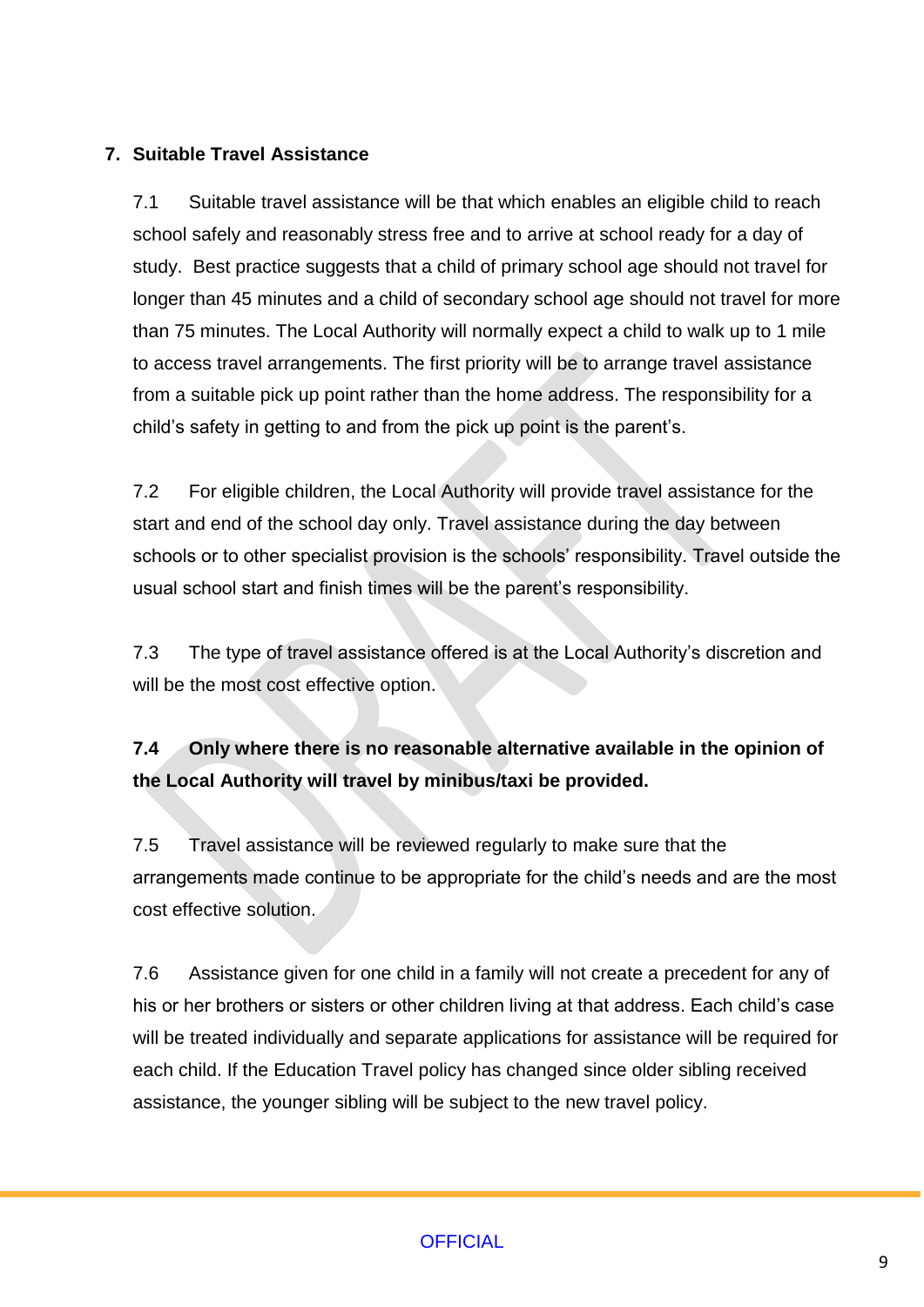#### **8. Hired Transport**

8.1 Hired transport, such as a taxi or minibus, will only be provided in exceptional cases or where there is no suitable alternative in the opinion of the Local Authority.

8.2 Transport will usually be shared with a number of other children, unless there is clear evidence that the child must travel alone. Alternatively there may be a school coach or bus service which can be used.

8.3 The first priority will be to arrange travel assistance from a suitable pick up point rather than the home address. Parents are responsible for their child's safety in getting to and from the pick up point.

#### **9. Spare Seat Applications**

9.1 The Local Authority will accept applications for non-eligible children for 'spare seats' on contracted provision. A spare seat will be withdrawn (allowing 2 weeks notice) when the seat is required for an entitled child, or if the service is withdrawn or the seating capacity of the vehicle is reduced.

#### **10.Behaviour Code**

10.1 The Local Authority publishes an Education Travel Behaviour Code. This code sets out the expectations on children travelling to or from their place of learning and the procedure that will be implemented where there is a failure to comply. Poor behaviour can result in the withdrawal of free travel, either for a fixed period or permanently. This code is provided at the time that travel arrangements are confirmed and parents of learners receiving travel assistance from the Local Authority must ensure that their child is made aware of these requirements.

#### **11.Direct Payments**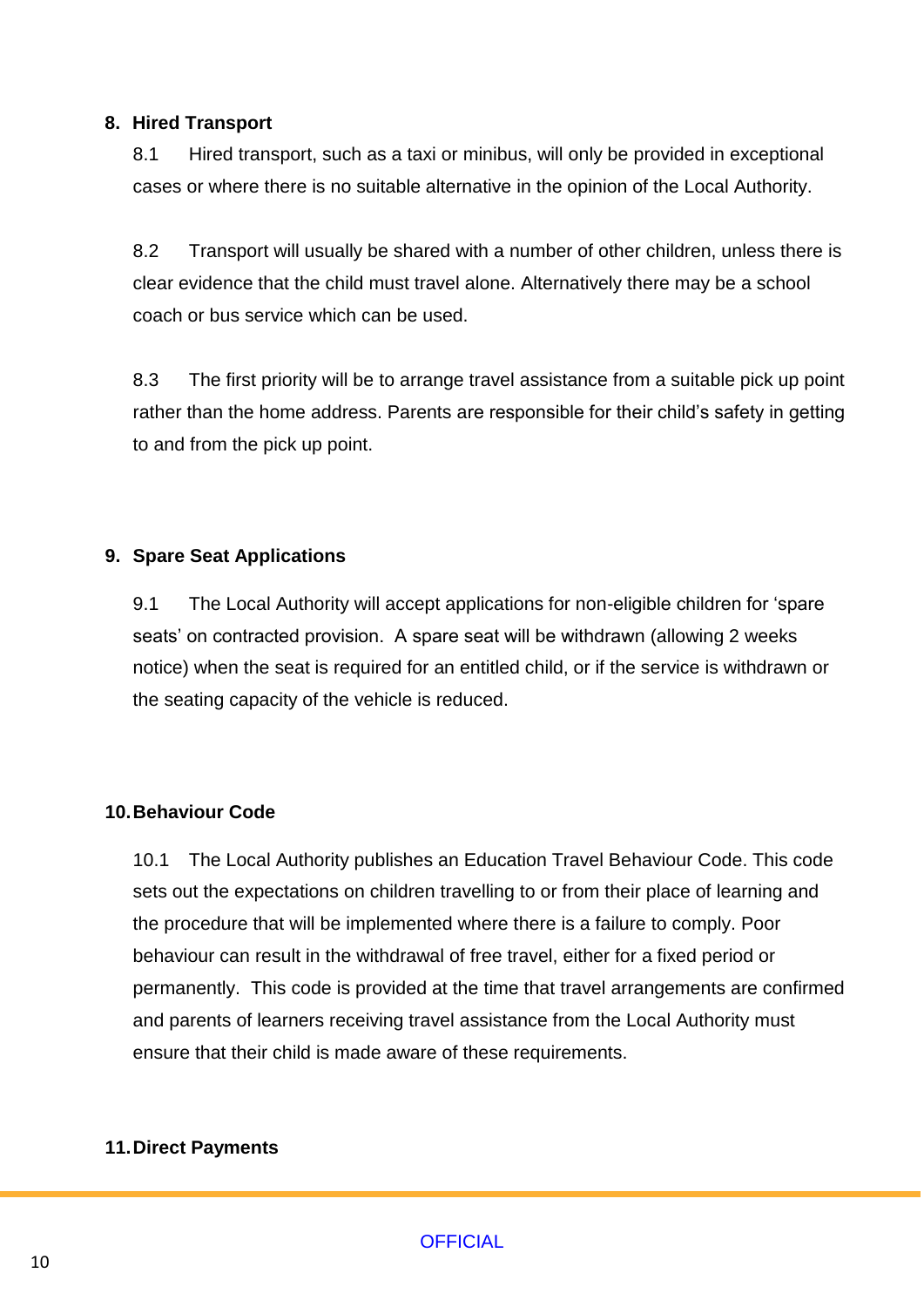11.1 Where an entitlement to travel assistance exists a direct payment may be offered to parents if this is the most cost effective solution compared to negotiating a suitable transport contract or using an available public service route. This payment will be based on a mileage allowance. Payment is made on a family basis since the cost will be the same for two or more children, with changes to this cost if children are at different schools. This is not available to parents who prefer to make their own arrangements to transport their child to their designated school if public transport or a hired vehicle is available, unless this is a more cost effective method of travel.

11.2 Entitlement will be reviewed annually to allow other travel strategies to be employed, should they become more cost effective to the Local Authority.

11.3 Full details are contained within the **Education Travel Payments Policy**.

#### **12.Children Excluded from School**

12.1 Schools and Academies are responsible for arranging provision from the  $6<sup>th</sup>$  day of a temporary exclusion and communicating these arrangements with parents, in line with DFE guidance<sup>8</sup>. Where a pupil who is eligible for local authority travel assistance is temporarily excluded from school, for a period of more than five days, travel assistance will continue to be provided.

12.2 Children admitted to another establishment following a permanent exclusion will not receive travel assistance other than when qualifying under normal criteria. The Local Authority will, however, work with parents to identify suitable travel arrangements and where travel is arranged on behalf of the family, parents will be required to meet the full cost of travel.

#### **13.In Year Changes**

 $\overline{a}$  $^8$  Exclusion from maintained schools, academies and pupil referral units in England Statutory guidance for those with legal responsibilities in relation to exclusion September 2017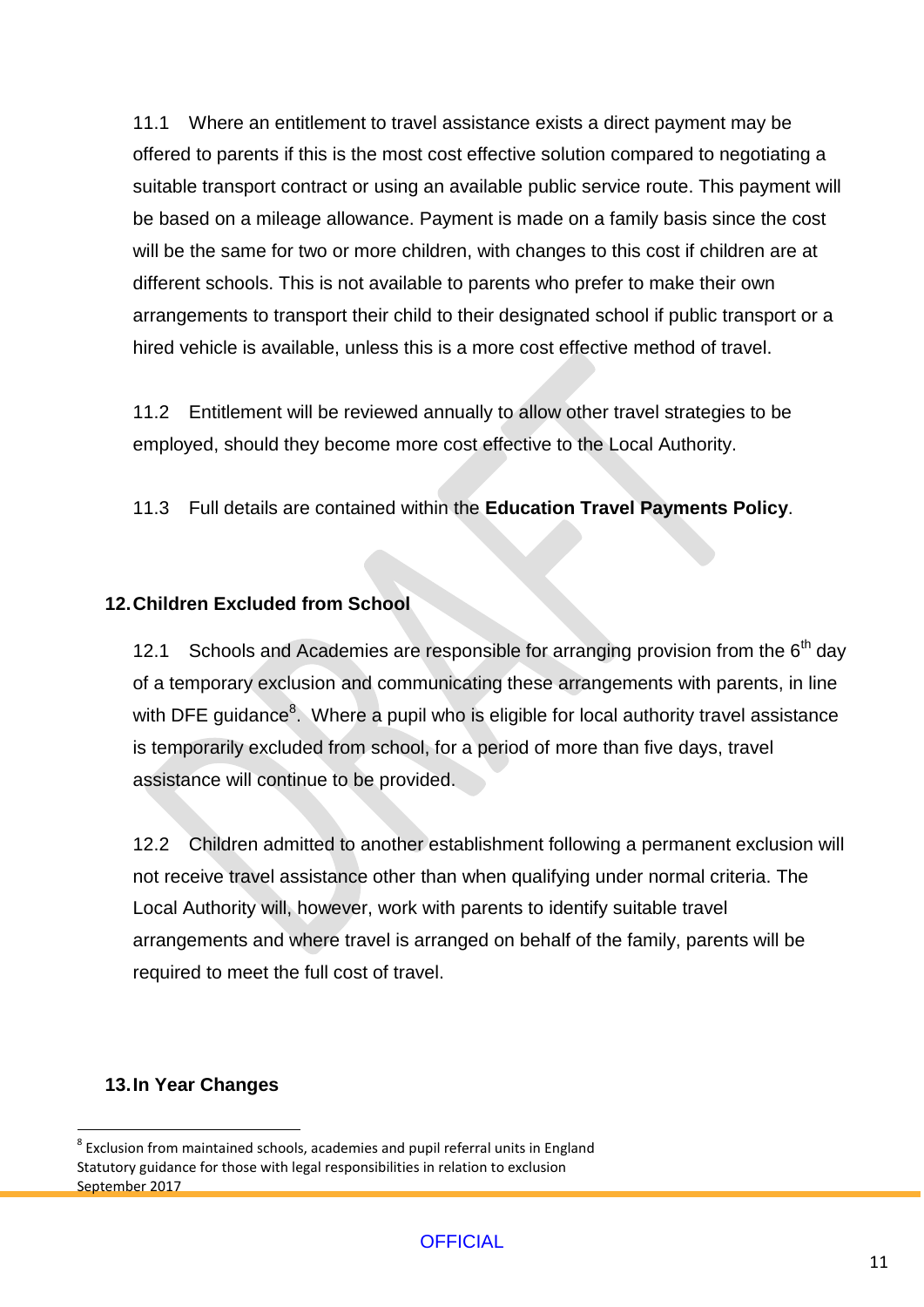13.1 A change in circumstances in year can result in a change in eligibility. Examples include, but are not limited to:

- A change in the child's place of residence;
- A change of school;
- A change in financial circumstances that means parents no longer qualify under low income criterion;
- A change in the length of the walking route (e.g. as a result of a new shorter route being created or a nearer pedestrian entrance to a school being opened);
- Re-classification of a unavailable route (e.g. as a result of a pedestrian crossing being installed or a road improvement which significantly lowers traffic volumes);
- An error in the calculation of distances;
- Change to the statutory walking distance from two to three miles when a child reaches the age of eight (eligibility will automatically be reviewed at the end of year three).

13.2 Where the change in circumstances removes eligibility the removal of that assistance will normally be subject to a 12 weeks notice period. The exceptions to this notice period allowing that assistance to be withdrawn with immediate effect include:

- Change of school;
- Where the normal place of residence has changed
- Where incorrect, misleading or potentially fraudulent information has been used to determine eligibility.
- Where, for any reason, travel assistance has been approved/provided in error, the Local Authority reserves the right to withdraw that provision.

**13.3 Parents must immediately notify the Local Authority of any change in personal circumstances that may change their child's eligibility.**

#### **14.Appeals against Refusal of Travel Assistance**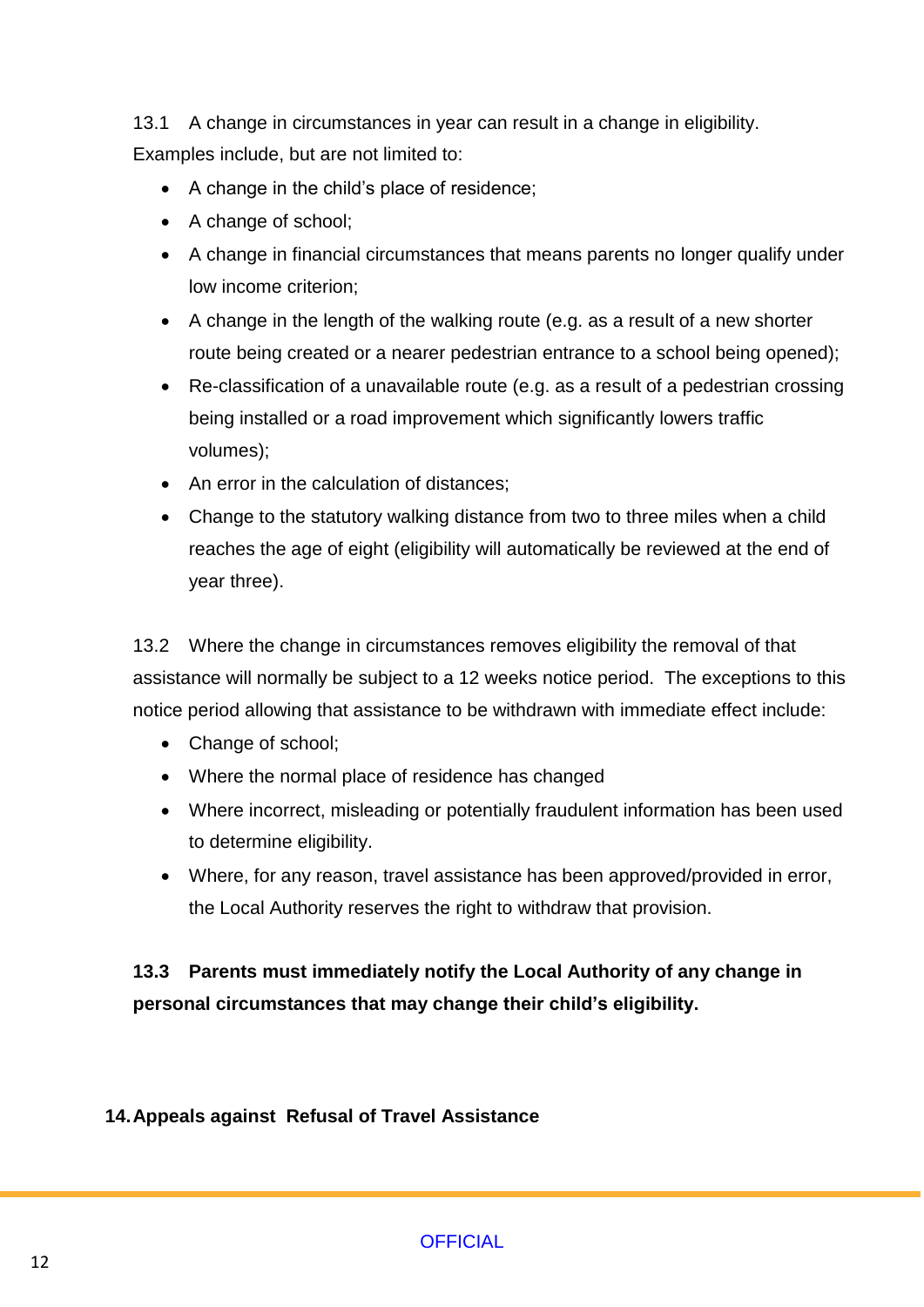14.1 There is a right of appeal if the Local Authority refuses travel assistance. Cheshire East Council has adopted the process recommended by Government which includes a two stage process for any complaints relating to:

- The travel arrangements offered
- A child's eligibility
- The measurement of statutory walking distances
- The safety of the route.

14.2 Full details are set out in the Local Authority's **Education Travel Appeals and Complaints Policy.**

#### **15.Applying for Travel Assistance**

15.1 Applications for travel assistance can be made online at [http://www.cheshireeast.gov.uk/public\\_transport/school\\_transport/applications.aspx](http://www.cheshireeast.gov.uk/public_transport/school_transport/applications.aspx)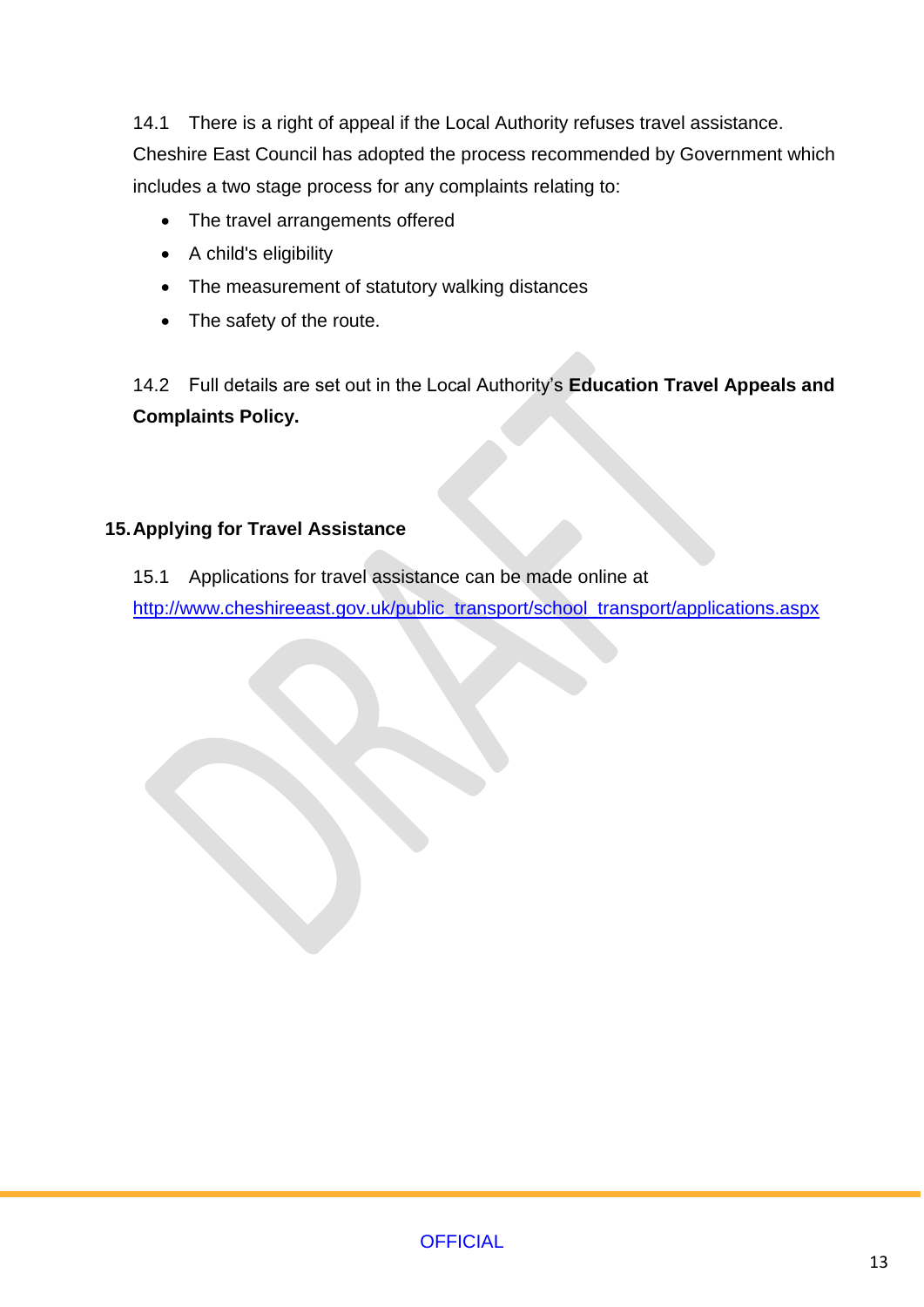# **Annex A**

## **Special Educational Needs and Disabilities**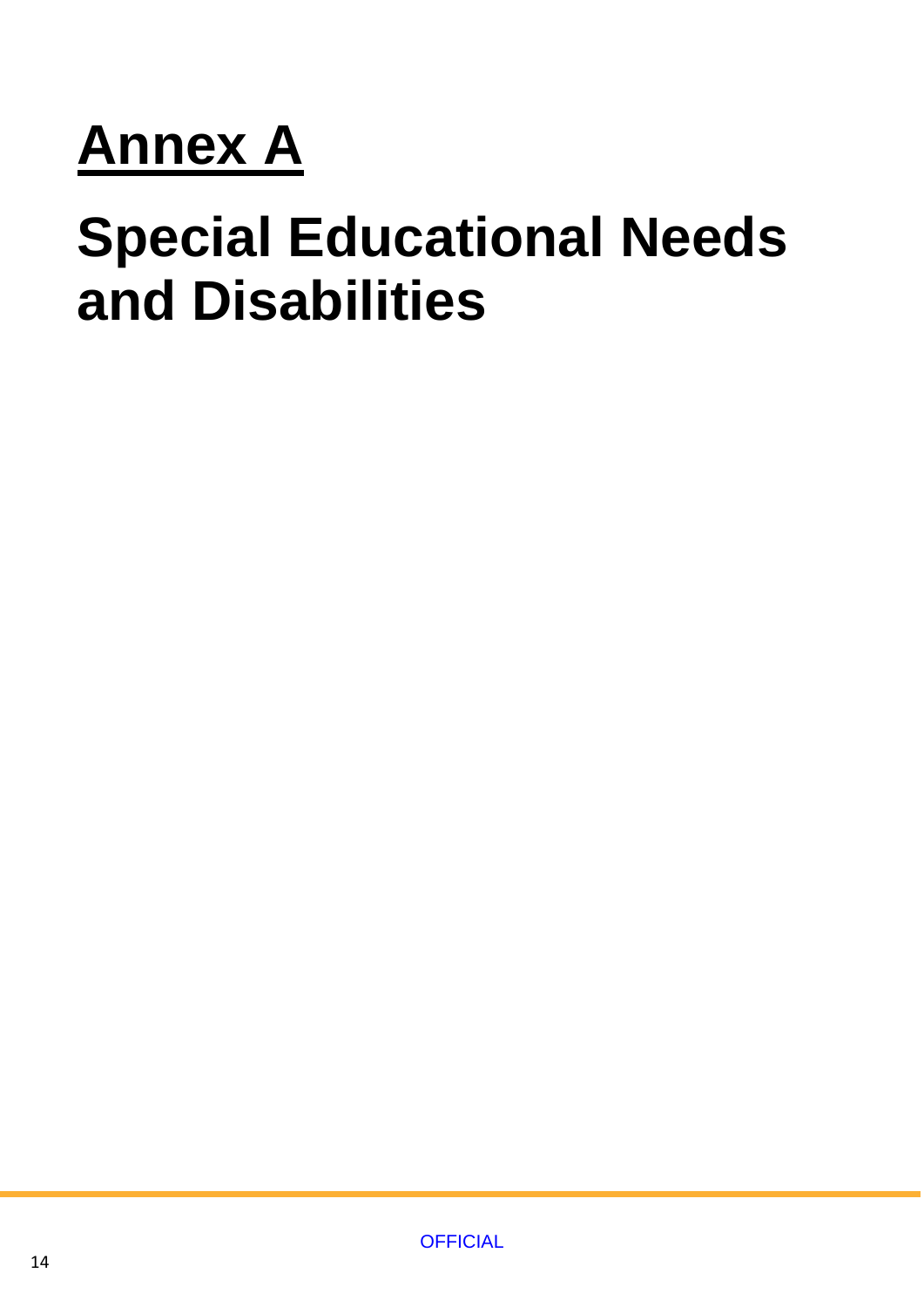#### **Annex summary**

This annex provides additional details in respect of the Local Authority's policy on education travel assistance for Cheshire East resident children of compulsory school age<sup>9</sup> and children receiving education below compulsory school age as rising fives<sup>10</sup>, with special educational needs<sup>11</sup> and/or disability<sup>12</sup> (SEND) or mobility problems.

The **Post 16 Travel Policy Statement** provides travel information for young people over compulsory school age, including the travel assistance available for post 16 learners with an Education Health and Care Plan (EHCP) setting out their special educational needs and/or disability (SEND) and low income families.

#### **Contents**

 $\overline{a}$ 

| <b>Section</b> | <b>Title</b>                       | Page |
|----------------|------------------------------------|------|
| A1.            | Eligible Children                  | 15   |
| A2.            | <b>Application Process</b>         | 16   |
| A3.            | Completing a Course of Study       | 16   |
| A4.            | <b>Residential Schools</b>         | 17   |
| A5.            | <b>Personal Travel Budgets</b>     | 17   |
| A6.            | Independent Travel Training (ITT)  | 18   |
| A7.            | <b>Suitable Travel Assistance</b>  | 18   |
| A8.            | <b>Passenger Assistants</b>        | 19   |
| A9.            | <b>Reviewing Travel Assistance</b> | 20   |

<sup>&</sup>lt;sup>9</sup> Compulsory school age begins at the beginning of the term following a child's 5th birthday and ceases on the last Friday in June in the school year when the child reaches the age of 16.

 $10$  Children may start school in the reception class in the September following their 4th birthday and will therefore be considered eligible children for the purpose of this policy.

The SEN Code of Practice 2001, paragraphs 8:87—8:90 sets out the considerations for transport for a child with a Statement of SEN. The SEN and Disability Code of Practice 2015 sets out the considerations for a child with an EHCP.

<sup>12</sup> As per Schedule 35 of The Act, disability is as defined in S.6 of EA 2010: a person has a disability if they have (a) a physical or mental impairment, and (b) that impairment has a substantial a long-term effect on the ability to carry out normal day-to-day activities. Therefore a chronic health condition may lead to eligibility under this definition.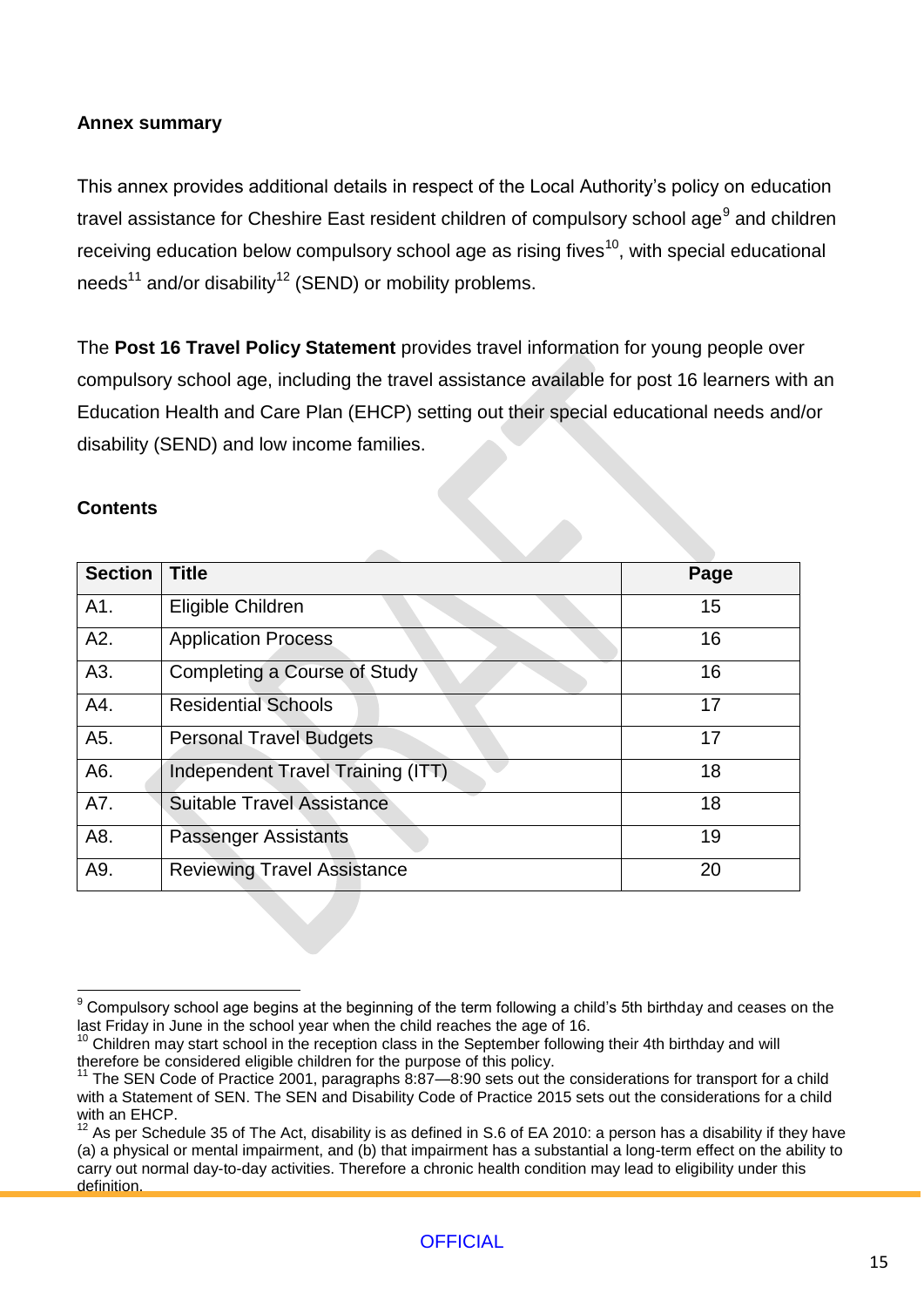#### **A1. Eligible Children**

A1.1 Most children with SEND with an Education, Health and Care Plan (EHCP)<sup>13</sup> do not require special travel arrangements. Through the EHCP process, consideration will be given in the first instance to a child's ability to walk to school, to travel on a public bus or rail service or a contract bus service or to be taken to school by their parents. Therefore, in assessing the necessary travel arrangements and regardless of any special educational need, disability (SEND) or mobility problems, the Local Authority will first consider the eligibility of children who are attending a qualifying school<sup>14</sup> against the criteria set out in the **Education Travel Policy**, as summarised below:

- walking distance (to the designated<sup>15</sup> school);
- unavailable routes:
- families on low incomes when the walking distance is over 2 miles (secondary pupils only);

A1.2 As required by legislation, local authorities must also make suitable travel arrangements for children who cannot reasonably be expected to walk to school because of their mobility problems or because of associated health and safety concerns related to their special educational needs or disability (SEND). Where a child with SEND does not qualify for travel assistance under general criteria, as summarised above and set out in section 3 of the Local Authority's Education Travel Policy, travel assistance will be provided subject to the criterion outlined below: **The child has a severe, profound or multiple learning difficulty or disability which affects their ability to travel to school safely, accompanied as necessary.** 

**A1.3 Travel assistance is only provided to the child's nearest suitable qualifying school. This is based on the nearest qualifying school to the child's home that can meet the child's SEND. If by parental choice a more distant school is attended, any travel arrangements shall remain the responsibility of the parent.**

 $\overline{a}$ 

 $13$  An education, health and care (EHC) plan is for children and young people aged up to 25 who need more support than is available through special educational needs support. EHC plans identify educational, health and social needs and set out the additional support to meet those needs.

<sup>&</sup>lt;sup>14</sup> See section 6.

<sup>&</sup>lt;sup>15</sup> Nearest suitable school agreed through the SEND process.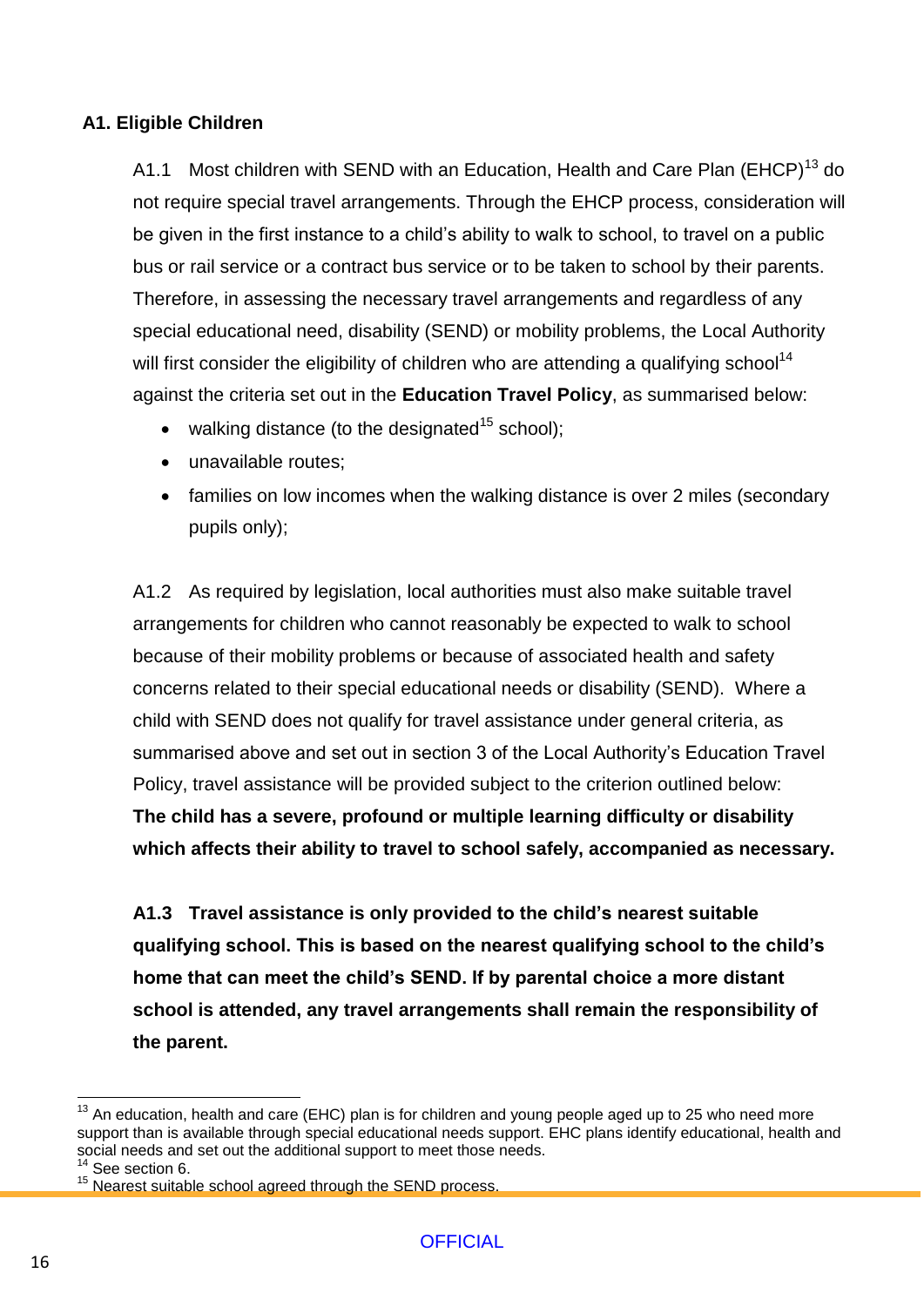A1.4 Where the higher rate mobility component of Disability Living Allowance is received for the child, and is taken in the form of a vehicle, it would be expected that the vehicle be used to transport the young person to their place of learning.

#### **A2. Application Process**

A2.1 Parents will need to apply for travel assistance by completing the online form found on the Council's website at

[http://www.cheshireeast.gov.uk/public\\_transport/school\\_transport/school\\_transport.as](http://www.cheshireeast.gov.uk/public_transport/school_transport/school_transport.aspx) [px](http://www.cheshireeast.gov.uk/public_transport/school_transport/school_transport.aspx)

A2.2 Travel assistance is not automatically given just because a child has an Education, Health and Care Plan. Many children with SEND and mobility problems are able to travel to school without support from the Local Authority. However, some children with specific needs will require more support, often for an agreed period of time.

A2.3 If the distance to school is below the statutory distance, the Local Authority will need to see medical evidence from a consultant or community paediatrician of the child's mobility difficulties and confirming that the child cannot walk to school (accompanied as necessary).

A2.4 Eligibility is assessed by the Local Authority on an individual basis to identify particular travel requirements and evidence will be sought from relevant health professionals and from parents.

A2.5 Where relevant, a risk assessment will be carried out before the student begins travelling to make sure that the assistance provided meets their needs and safeguarding duties.

#### **A3. Completing a Course of Study**

A3.1 Some learners with an Education, Health and Care Plan will take longer to complete their course of study due to their special needs. Where the Local Authority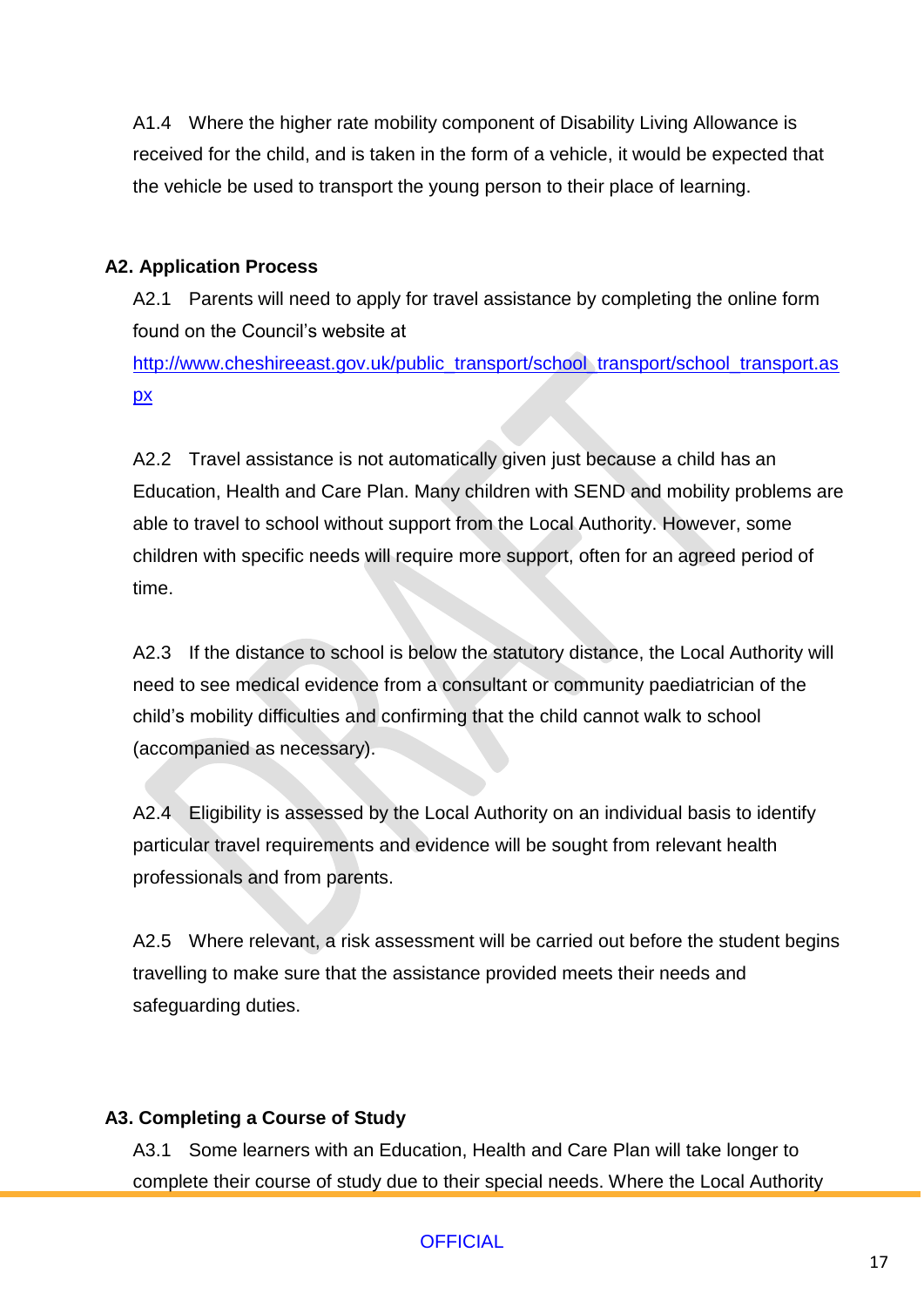has agreed travel assistance on the basis of the criteria set out in this policy for a child of compulsory school age, if the learner continues to attend the same educational establishment and their travel needs remain unchanged, as agreed in the EHCP, exceptionally, travel assistance will continue. This will be subject to the outcome of the annual review. Any travel assistance agreed on this basis will be provided in accordance with the arrangements set out in the Post 16 Transport Policy Statement.

#### **A4. Residential Schools**

A4.1 Where a child attends a residential school and is entitled to travel assistance, this is provided at the start and end of each half-term or, at the start and end of each week depending on the boarding arrangements. Transport will **not** be provided at other times or for parental visits for meetings.

#### **A5. Personal Travel Budget**

A5.1 A Personal Travel Budget (PTB) is for children of compulsory school age with special educational needs and/or disability (SEND) who are unable to access public or hired transport because of their needs.

A5.2 It is provided at the discretion of the Local Authority to ensure the most cost effective solution whilst ensuring families have the opportunity for increased choice and control including supporting older children to become independent travellers. The amount received is based on the distance from the child's home to school or college.

A5.3 Full details are set out in the **Education Travel Payment policy**.

#### **A6. Independent Travel Training (ITT)**

A6.1 At secondary school (or college), independent travel training (ITT) can enable the learner to use public transport or travel independently as part of their transition into adulthood. ITT can help support independence by developing personal, social and life skills by looking at the learner's needs and capabilities.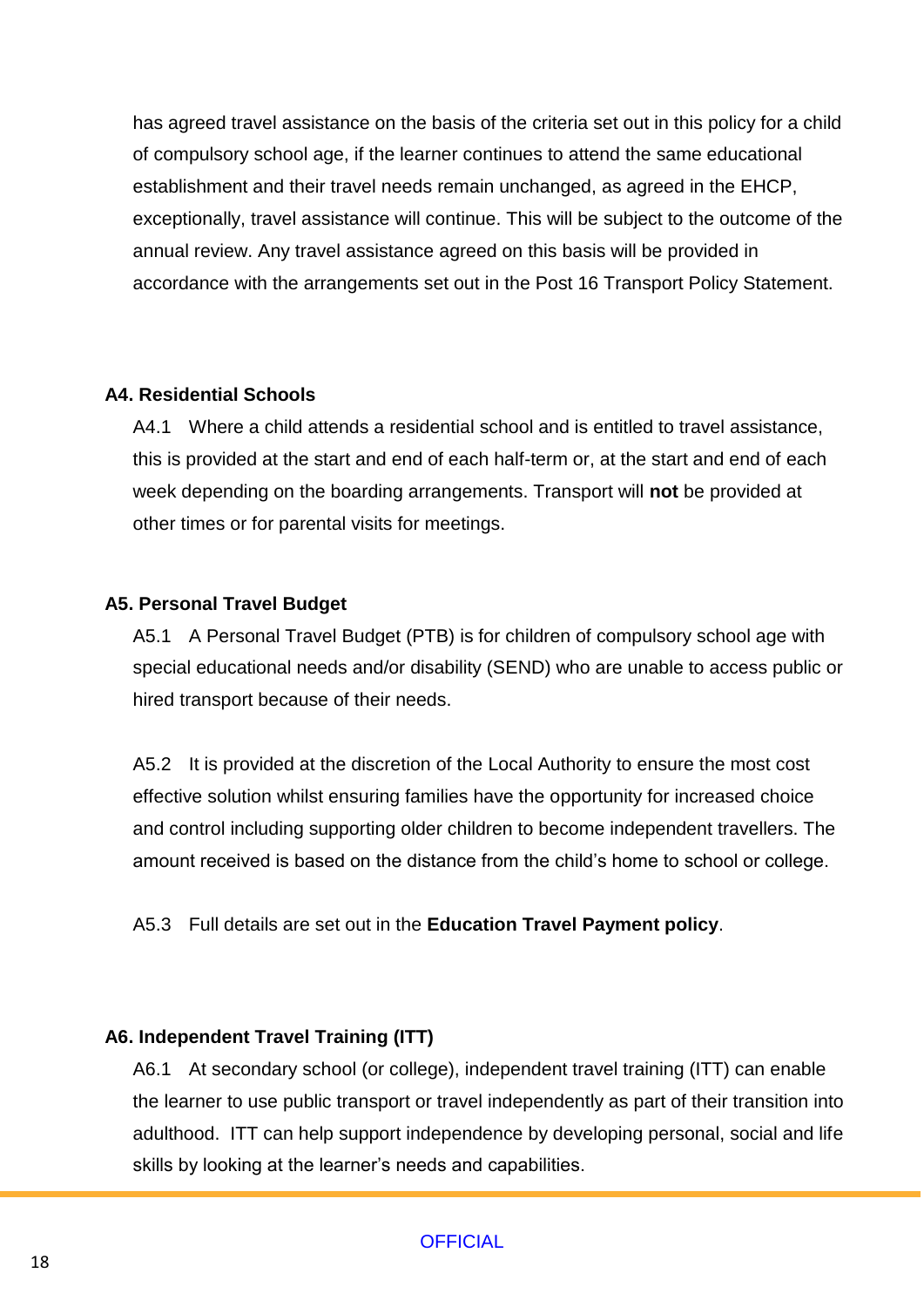A6.2 The Local Authority will consider the capability of a learner to travel independently. If they are assessed as suitable, the Local Authority may offer learners travel training to become independent travellers.

A6.3 The training will be given by qualified staff following an approved programme in partnership with schools and colleges and include communication with parents. Successful completion of training may result in the removal of free transport.

#### **A7. Suitable Travel Assistance**

A7.1 Suitable travel assistance will be that which enables an eligible child to reach school safely and reasonably stress free and to arrive at school ready for a day of study. A child will not therefore be expected to make several changes on public transport. Best practice suggests that a child of primary school age should not travel for longer than 45 minutes and a child of secondary school age should not travel for more than 75 minutes. The Local Authority will normally expect a child to walk up to 1 mile to access travel arrangements. The first priority will be to arrange travel assistance from a suitable pick up point rather than the home address. The responsibility for a child's safety in getting to and from the pick up point is the parent's.

A7.2 For eligible children, the Local Authority will provide travel assistance for the start and end of the school day only. Travel assistance during the day between schools or to other specialist provision is considered to be the schools' responsibility. If a child requires travel to or from school other than at the usual school start or finish times this will be the responsibility of the parent.

A7.3 The type of travel assistance offered is at the Local Authority's discretion and will be the most cost effective option. The Local Authority is under an obligation to minimise public expenditure and therefore will look at the lowest cost option.

**A7.4 Only where there is no reasonable alternative available in the opinion of the Local Authority will travel by minibus/taxi be provided.**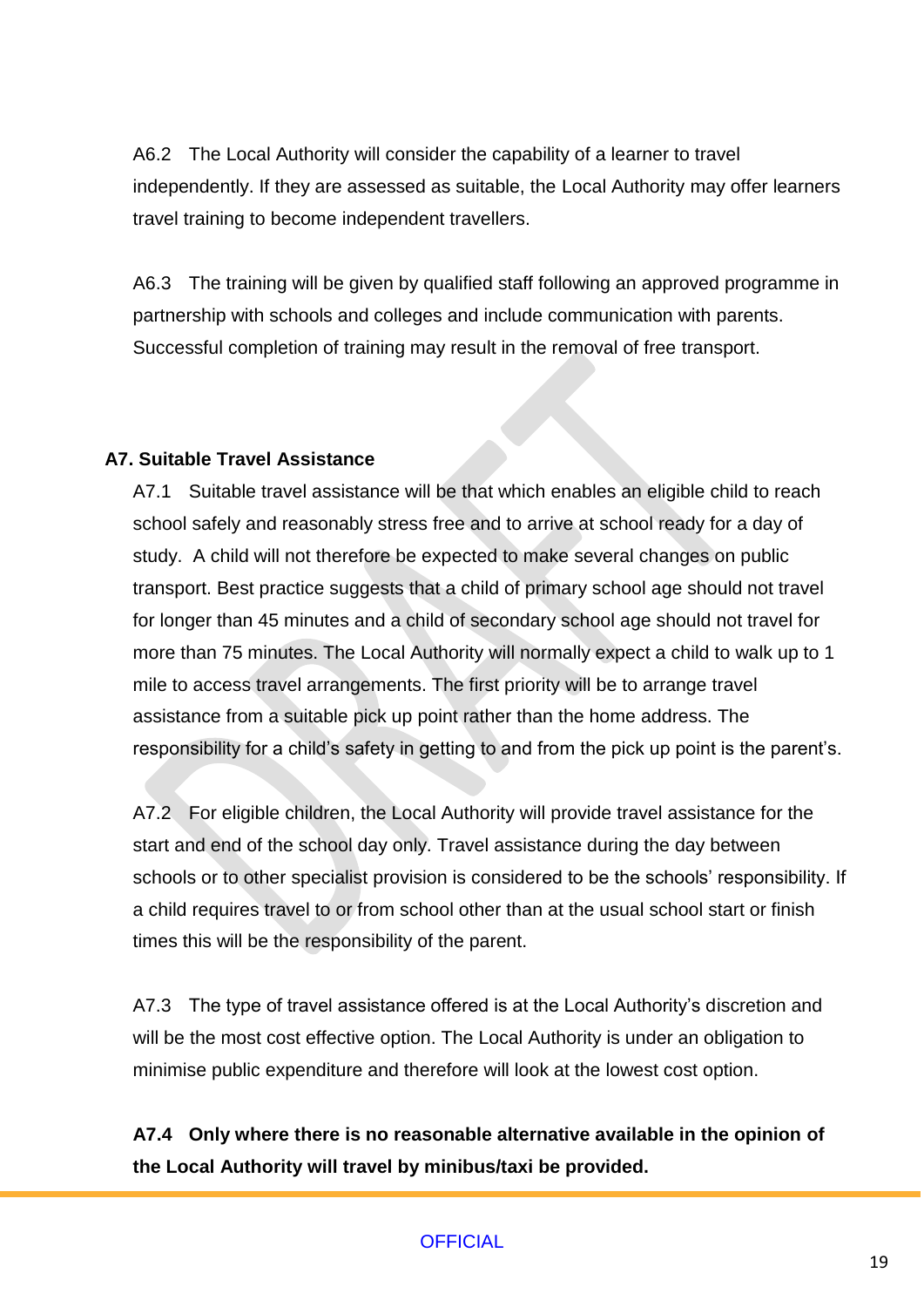A7.5 Travel assistance will be reviewed regularly to make sure that the arrangements made continue to be appropriate for the child's needs and are the most cost effective solution.

A7.6 Assistance given for one child in a family will not create a precedent for any of his or her brothers or sisters or other children living at that address. Each child's case will be treated individually and separate applications for assistance will be required for each child. If the Compulsory School Age Education Travel policy has changed since older sibling received assistance, the younger sibling will be subject to the new travel policy.

#### **A8. Passenger Assistants**

A8.1 Passenger assistants are only provided on hired transport where the child has:

- a severe physical condition;
- a medical condition requiring immediate treatment; or
- severe behavioural difficulties meaning the health and safety of the child, driver or anyone else travelling in the vehicle would be at risk.

A8.2 The use of a passenger assistant will be reviewed regularly since the need may change.

A8.3 The passenger assistant's duty is to supervise students in a vehicle and to help with boarding and leaving the vehicle where the pupil has physical, sensory or medical difficulties. However, they are not able to collect pupils from home or take them into school if that would mean leaving other vulnerable children unattended.

#### **A9. Reviewing Travel Assistance**

A9.1 Travel assistance will be reviewed as part of the EHCP review. Parents will be informed of all decisions in writing.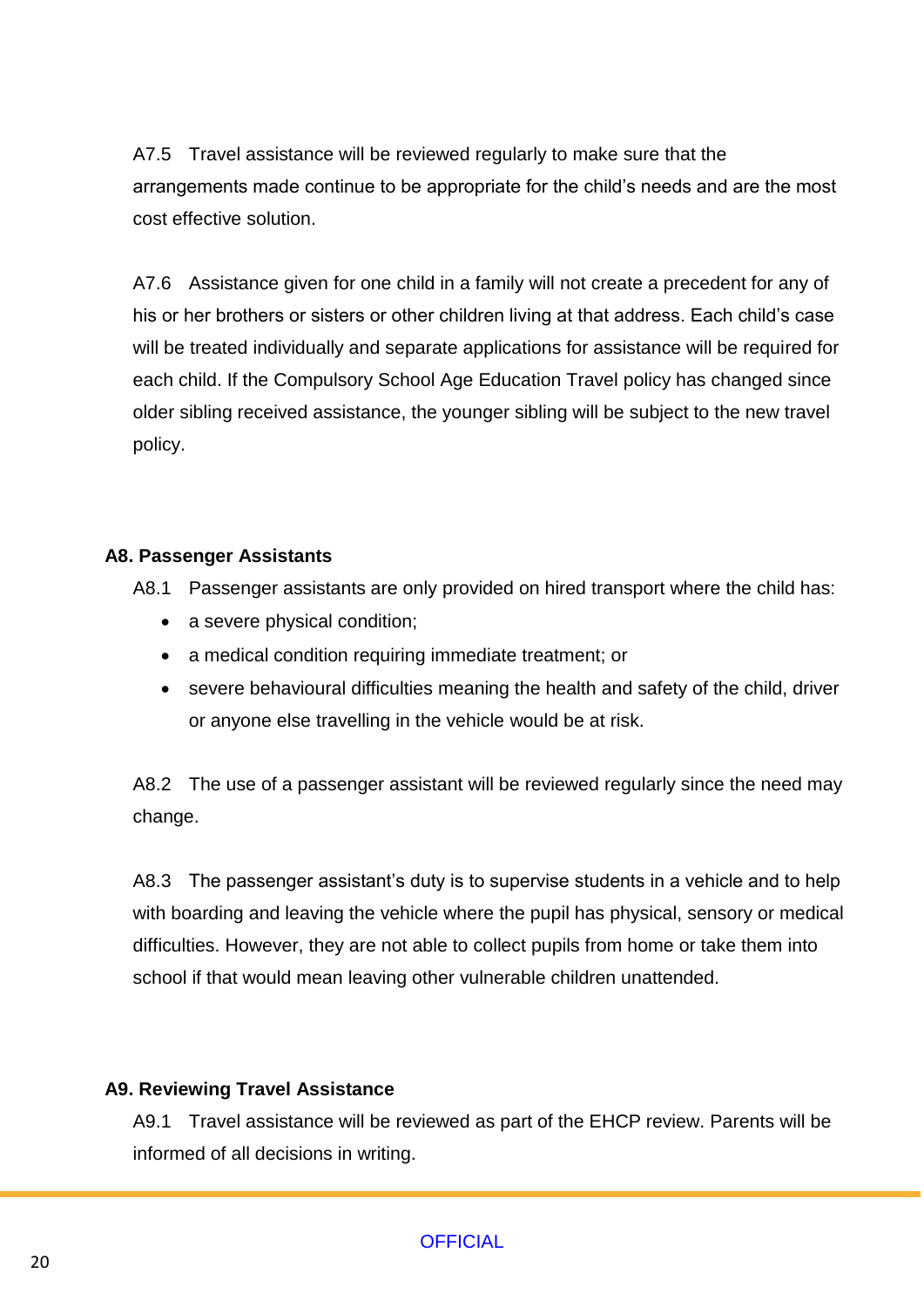A9.2 For children with an Education, Health and Care Plan, eligibility may end following the conclusion of the annual review process. If this is the case, travel assistance will be withdrawn following a 12 weeks notice period, or at the end of the summer term, whichever is sooner.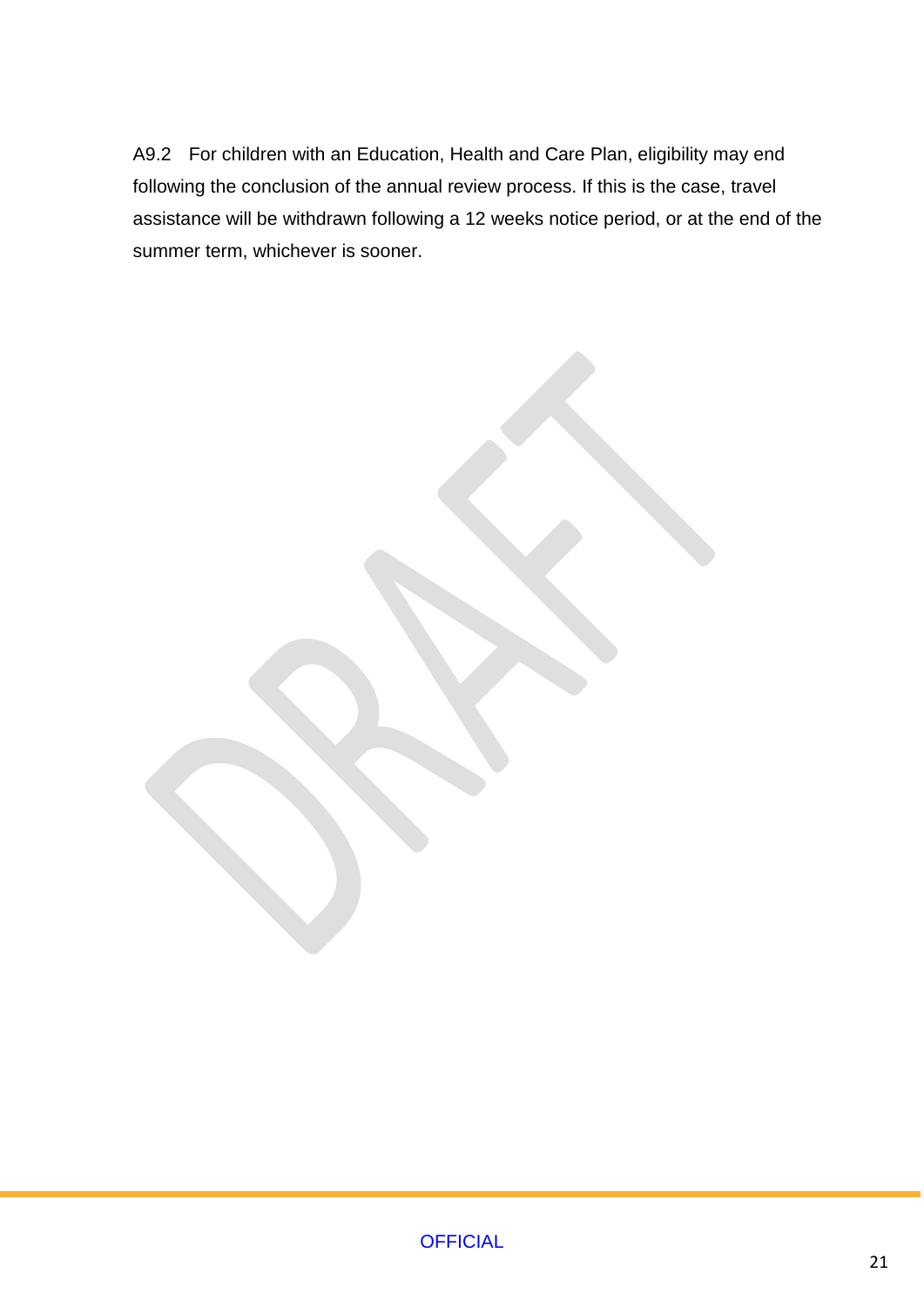# **Annex B**

# **Available Walking Routes**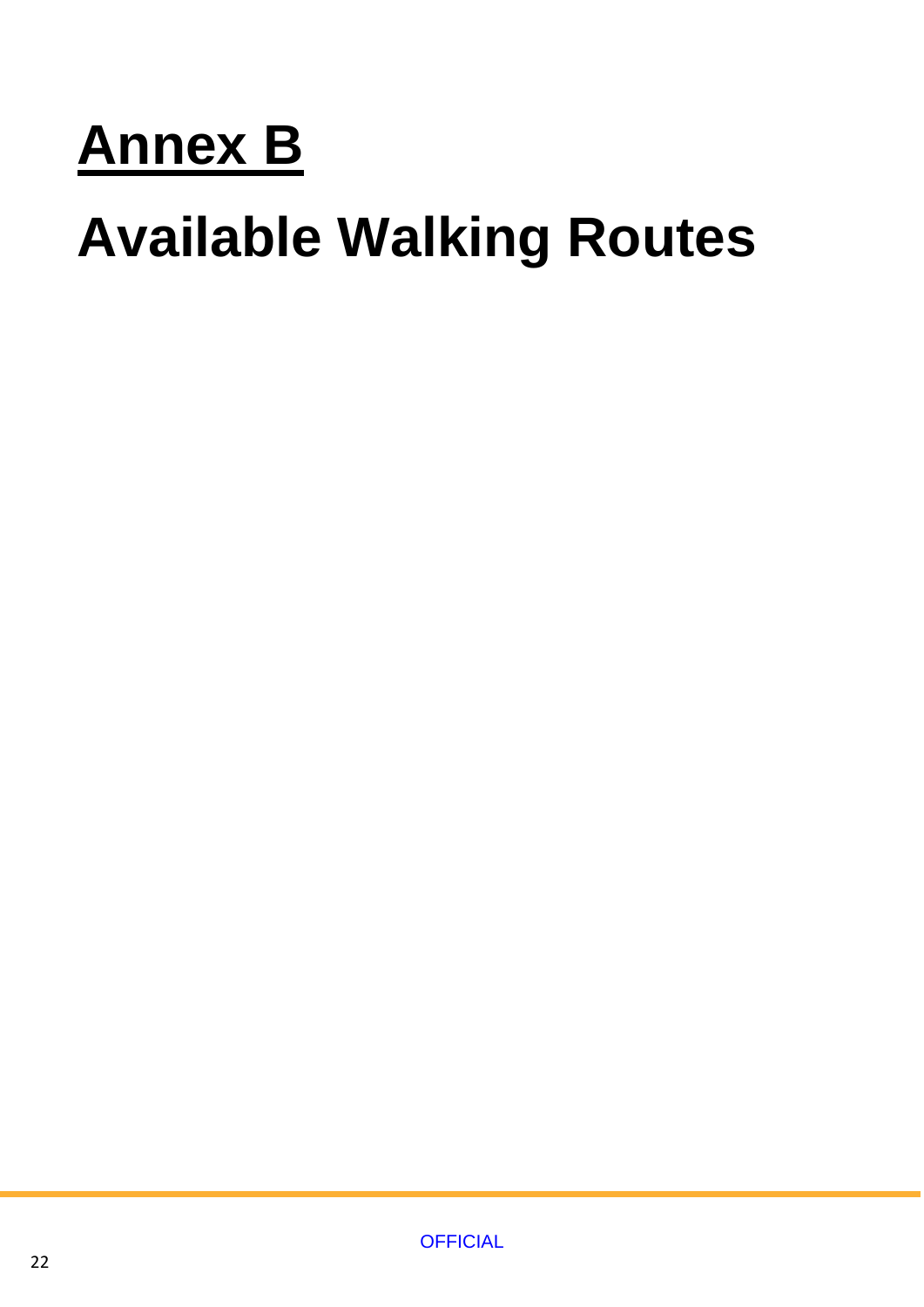#### **Annex B – Available Walking Routes to School Policy**

This annex provides details in respect of the Local Authority's policy on the assessment of walked routes to school for all Cheshire East resident children of compulsory school age and children receiving education below compulsory school age as rising fives.

#### **Contents**

| Section         | Title                                          | Page |
|-----------------|------------------------------------------------|------|
| <b>B1</b>       | Introduction                                   | 25   |
| B <sub>2</sub>  | General points                                 | 25   |
| $\overline{B3}$ | Process for assessing a walked route to school | 26   |
| B4              | The assessment of a walked route to school.    | 27   |
| $\overline{B5}$ | Withdrawal of transport / offers of transport  | 30   |
| $\overline{B6}$ | Appeals process                                | 30   |

#### **B1. Introduction**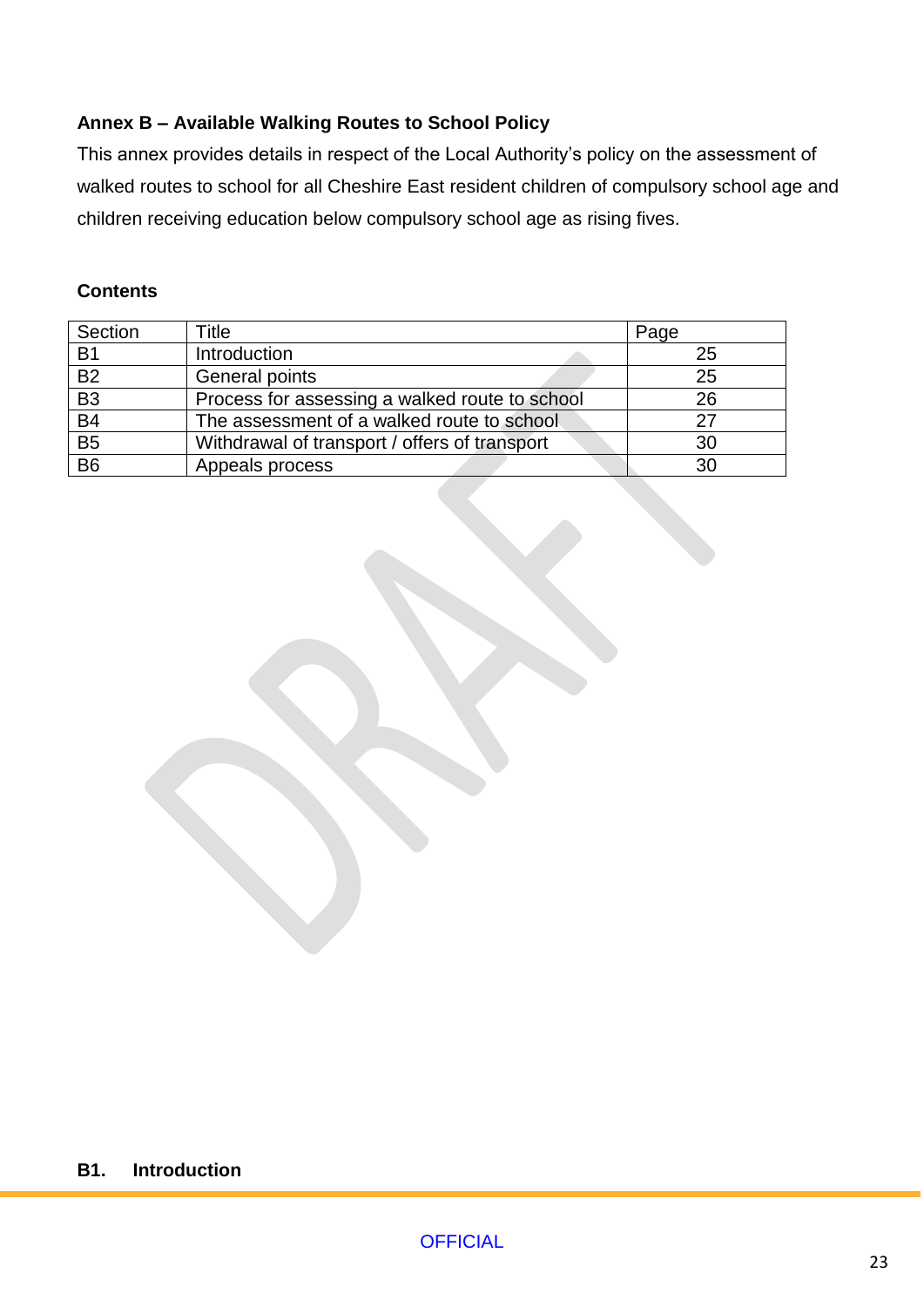This document outlines the method for carrying out the assessment of walked routes to school, which determines whether a route is assessed as available for an accompanied child to walk to and from school.

The route assessments are based on the latest version of the 'Assessment of Walked Routes to School' guidelines developed by Road Safety GB and takes into account the guidance issued by the Department for Education in their 'Home to School Travel and Transport Guidance'.

These assessments do not determine whether a route is 'safe' or 'dangerous', as all roads can present some element of road safety risk. Instead, the assessment determines whether a child should be eligible for travel assistance from the Local Authority because a particular walking route presents exceptional road safety hazards.

The method for measuring distances of the shortest walking route to school is outlined in the 'Compulsory School Age Education Travel Policy'.

The assessment of routes are carried out using a rigorous and robust assessment process as detailed in B3 and B4 of this document and are authorised by a qualified road safety practitioner and senior highways officer.

It should also be noted that a walking route is assessed to see if it is walkable, not whether it should be walked. A parent is responsible for deciding how their child travels to school whether it is on foot, cycle, bus or car.

#### **B2. General Points**

Walking routes to school are assessed as unavailable where either walking alongside the road, or crossing the road, is considered to be exceptionally hazardous. Details of the assessment are outlined in B4 of this document.

Parents are responsible in law for ensuring their children receive an appropriate education which in most cases includes regular attendance at school. Case law has also been established that it is the parent's responsibility to accompany a child, regardless of the age of that child, on their journey to and from school. The Local Authority also expects parents to make suitable alternative arrangements if they are unable to personally accompany their child.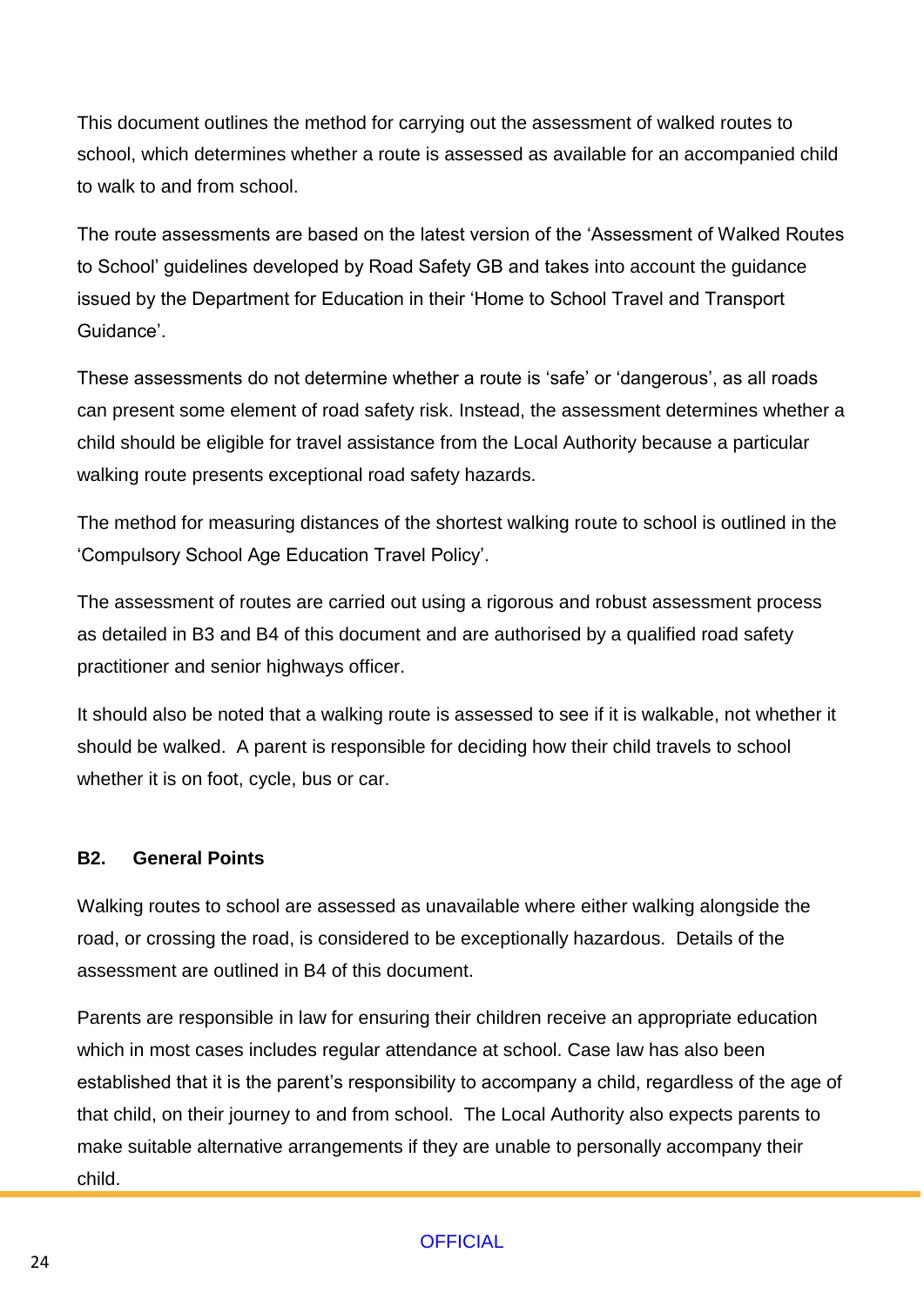Parents are responsible for ensuring their children have suitable clothing and footwear, reflective clothing or other visibility aids such as torches.

It is expected that traffic along assessed routes will abide by all road traffic regulations, including remaining within posted speed limits, obey one-way traffic restrictions, not park in a manner which creates an obstruction to the highway etc. The Local Authority is entitled to expect that the police will undertake enforcement action where necessary.

The Local Authority assumes that a child is accompanied as necessary on their walking route to and from school. Therefore routes are not classified as unavailable solely due to any or all of the following factors:

- Lonely routes
- Personal safety concerns
- Routes that pass close to canals, rivers, ditches, lakes, pond etc.
- Routes that require railway crossings if a suitable, authorised crossing is present.

#### **B3. Process for assessing a walked route to school**

- 1. A request to assess a route for availability is made to the Local Authority by either a parent or school.
- 2. The request is passed to an Assessing Officer, who will undertake an initial desktop evaluation of the walking route from the home address to the school. Should an available walking route be identified that is shorter than the statutory walking distance, based on the age of the child, then no further assessment is undertaken. Should one or more routes be identified, but there is doubt over the availability of those routes, then an initial assessment of the potential route is carried out.
- 3. Evidence already available to the Assessing Officer will be taken into account in the full assessment. Other aspects of assessment may (but will not always) include a site visit, information on traffic volumes (where required and where available) and collision data history.
- 4. The Assessing Officer will complete a written report, using a standard format and detail their findings whether they consider the route to be available or unavailable.
- 5. The route assessment will then be checked and reviewed by a qualified Road Safety Officer and Senior Highways Officer.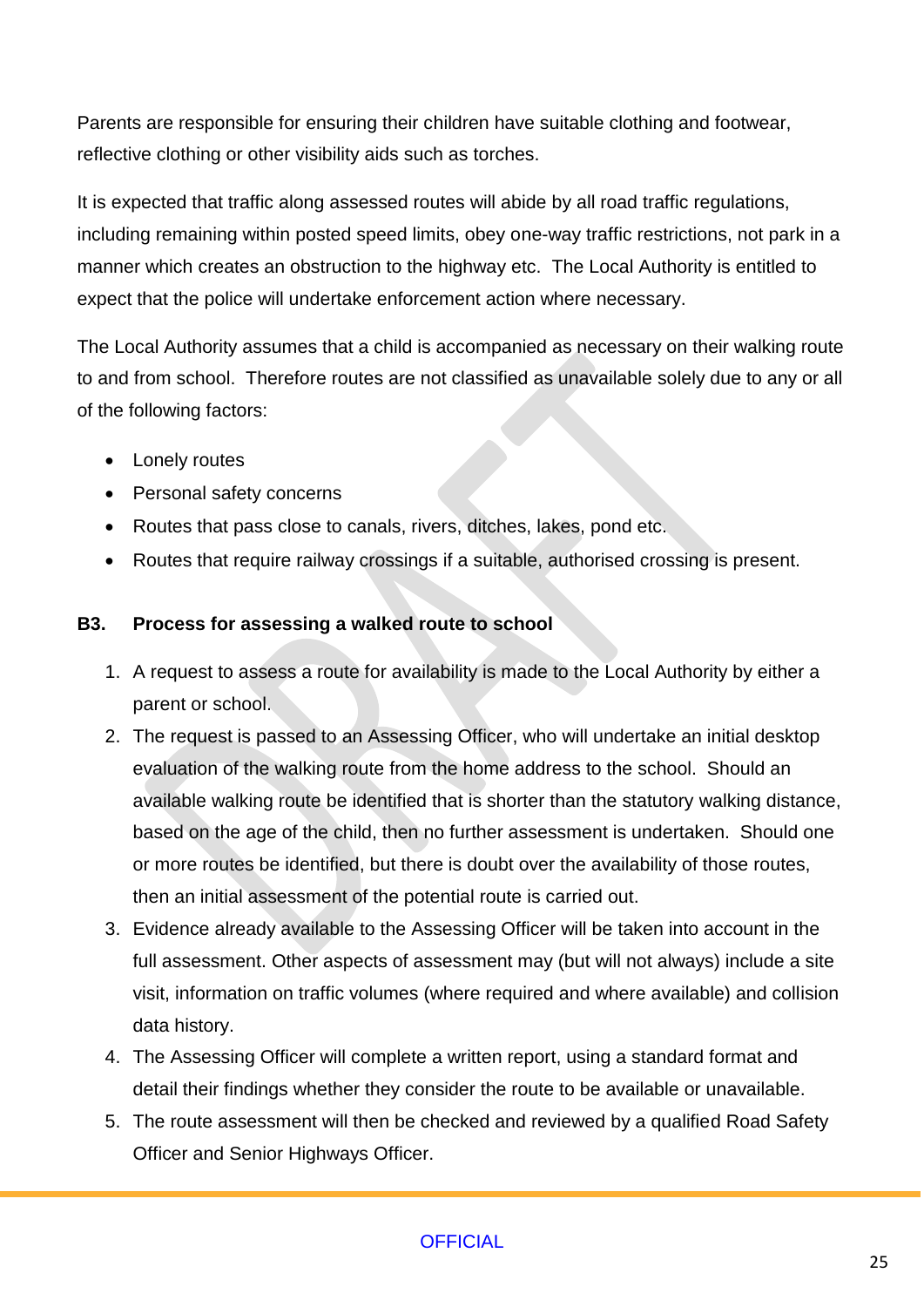- 6. Any faults with the highway, such as overgrown vegetation or trip hazards, will be reported to the Council's Highway Service.
- 7. The findings of the process above will be communicated with the applicant and they will be informed of the outcome of the route assessment.
- 8. Parents may wish to appeal the assessment, if there are exceptional personal circumstances that they wish to be taken into consideration. However, they may not appeal the road safety decision.
- 9. If a route is assessed to be unavailable, then travel assistance will be arranged as soon as reasonably practicable. If a route is assessed to be available, but travel assistance had already been provided, then the Local Authority will give notice to withdraw that transport.

#### **B4. The assessment of a walked route to school**

The assessment of walked routes to school is based on the 'Home to School Travel and Transport Guidance' produced by the Department for Education (revised in 2014) and the Assessment of Walked Routes to School guidelines produced by Road Safety GB (revised in 2017), which provides guidance on the interpretation of both case law and what is generally accepted by many Local Authorities as good practice in assessing various elements of the walking route between home and school.

#### **General**

- This guidance is a general summary of the factors taken into account in the assessment of available walking routes.
- Assessments usually take place in the morning during the times that pupils will be travelling to school, but assessments may also be undertaken when returning home from school.
- The start and end points of the assessment and the details of the route taken will be provided along with a map of the route assessed. The route assessment may be split into sections if the nature of the route varies, i.e. from rural to urban and town centre.
- The time and day the assessment is undertaken will be stated.
- The weather and light conditions will be noted.
- Consideration will be given to the nature of the route at different times of the year for example, problems with flooding or surface conditions.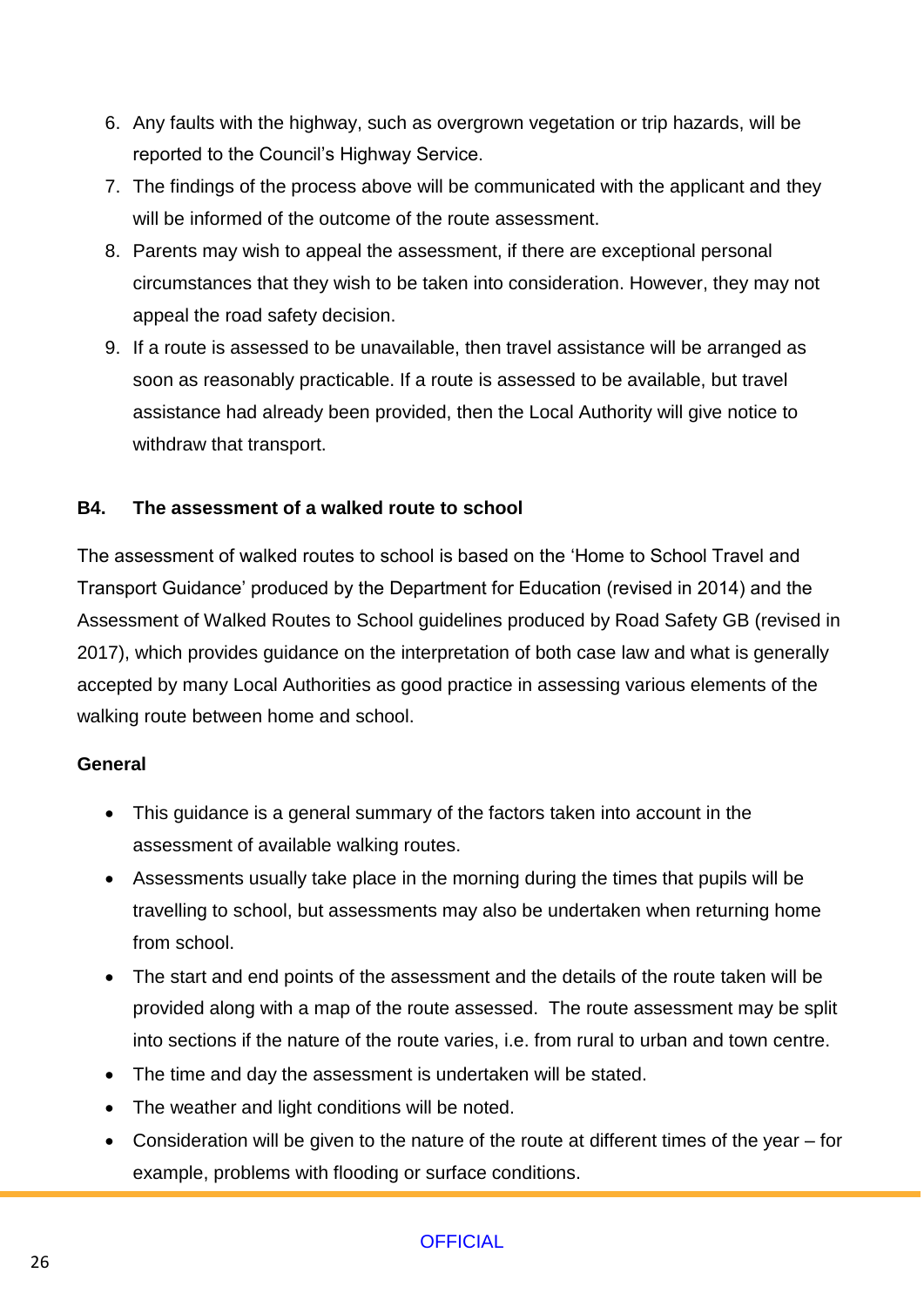- On its own the absence of street lighting does not make a route unsafe.
- A route that crosses or follows a public right of way will generally be considered as an available walking route, as long as there is a good walking surface.
- Photographs will be taken to exemplify areas likely to be of concern.

#### **Section Characteristics**

- The assessment will record any known collision data (using STATS19 data) for each section.
- The assessment will define the length of each route section (this information is not to be used in measuring a child's home to school distance).
- The assessment will name the roads on the route and any relevant characteristics, including whether the route is urban or rural, single carriageway, speed limit and whether there is any street lighting.
- The assessment will record if there is a footway and if so, it's general availability, condition and suitability. The assessment will show if it is of sufficient width and quality.
- The assessment will define road widths and any variations where there is no footway (noting locations where the footway narrows and pinch points).
- If there is no footway the volume and speed of traffic will be taken into consideration, as well as forward visibility and sighting times.
- Step-offs (this is where a pedestrian may be able to step-off the road onto a grass verge or similar) will be noted.
- Where there is overgrown vegetation that may compromise the availability of a footway, this will be reported to the Council's Highway Service.
- The assessment will consider whether there are any alternative walking routes.

#### **Crossing Assessment**

The assessment will:

 Consider whether there is a need to cross a main road or significant side road or entrance on the section of route being assessed.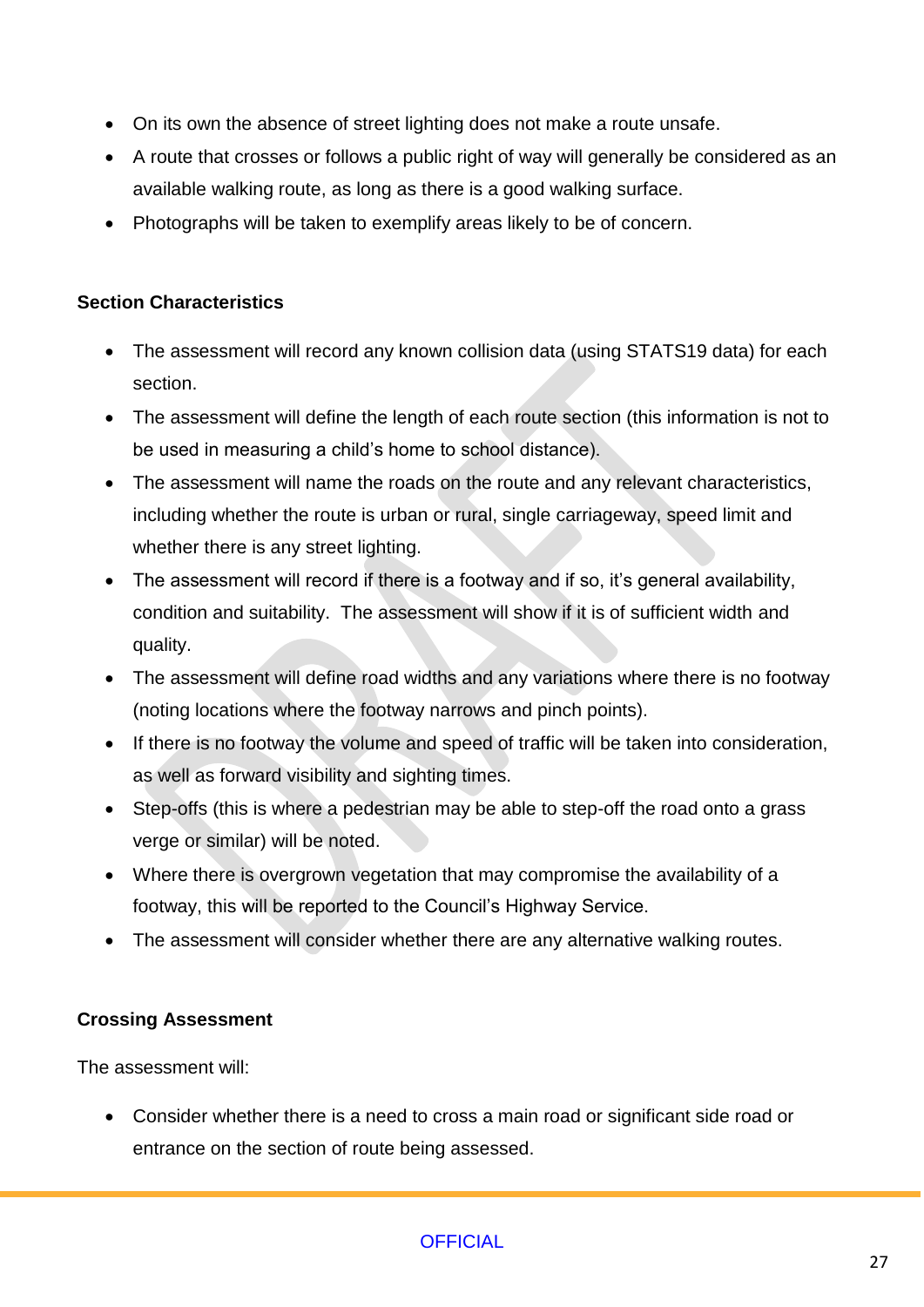- Make reference to the fact that there are side roads and entrances and specifically note any that are likely to have significant traffic movements and which need to be crossed.
- Note whether there are any formal crossing facilities in place such as a traffic refuge or signal controlled crossing.
- Outline the most appropriate location to cross the road if there are no formal crossing points.
- Consider whether there is a safe opportunity to cross the road.

#### **Walking at the side of the road assessment**

The assessment will:

- Consider whether there is a footway on the section and if there is an available walking route on both sides of the road.
- Consider which side of the road the footway is situated on whether it has a reasonable even surface and is of sufficient width.
- Consider whether availability is likely to remain the same throughout the year and in all conditions.
- Consider the characteristics (length, width and 'condition') of the verge or footway.

#### **Traffic Counts and Gap<sup>16</sup> Counts**

- Where there is a need to walk in the road either because of the lack of pavement, or crossing the road is required – then a traffic or gap count may be undertaken. Traffic counts and gap counts will be carried out if the sighting lines are poor and / or there is a medium to heavy traffic flow.
- Traffic counts will be carried out for a 1 hour period during the time the pupil is expected to walk to and from school.

 $\overline{a}$ 

 $16$  A gap count records the number of opportunities to cross in each 5 minute period. Four gaps in each 5 minute period indicate a road that can be crossed without too much delay. Longer gaps are classified as multiple gaps rather than just one gap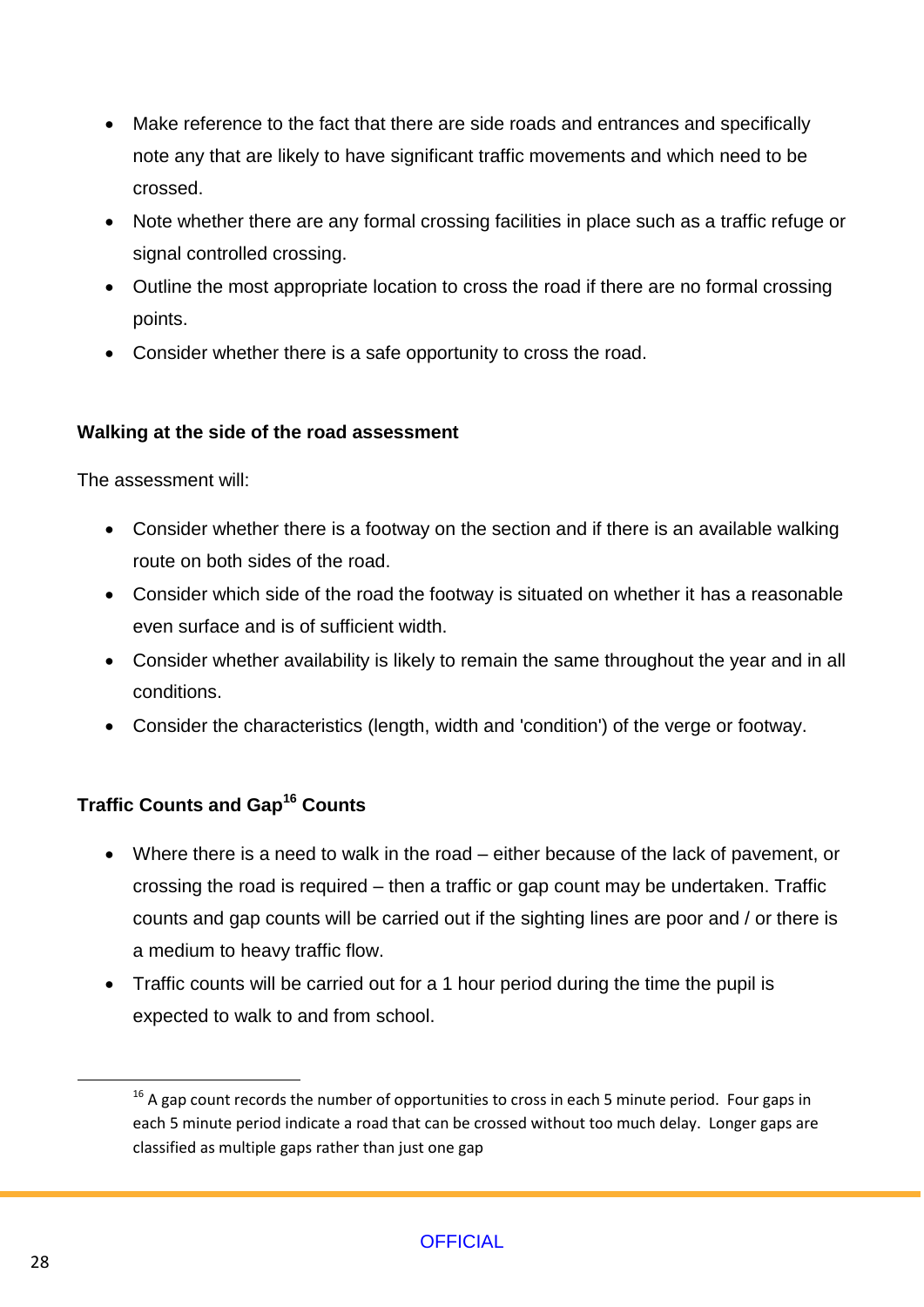The table below illustrates some of the factors considered; however, professional judgement will be exercised to take account of any local circumstances and the merits of any individual case, as required.

| <b>Factor</b>                    | <b>What is Assessed</b>                                                                            | <b>Assumptions</b>                                                                                                    |
|----------------------------------|----------------------------------------------------------------------------------------------------|-----------------------------------------------------------------------------------------------------------------------|
| <b>Assessed</b>                  |                                                                                                    |                                                                                                                       |
| The age of the<br>child          | The age of the children using the<br>walking route will be assessed.                               | The existence of public transport (bus<br>or rail) or fare paying places on<br>contracted home to school transport is |
|                                  | The age of the child is assessed<br>to distinguish between the 2<br>maximum walking distances from | not taken into account when assessing<br>a walking route.                                                             |
|                                  | home to school i.e. 2 or 3 miles.                                                                  |                                                                                                                       |
| Whether any                      | The route is assessed on the                                                                       | Existing case law about adults                                                                                        |
| potential risks                  | basis that a responsible adult will                                                                | accompanying children remains                                                                                         |
| might be                         | accompany the child as                                                                             | unchanged.                                                                                                            |
| mitigated if the<br>child were   | necessary.                                                                                         | It is recognised that parents may                                                                                     |
| accompanied                      | There may be circumstances                                                                         | decide that accompaniment is not                                                                                      |
| by an adult                      | where this may not be possible                                                                     | required as the child matures; however                                                                                |
|                                  | i.e. because of disability. Such                                                                   | the legal precedent suggests that                                                                                     |
|                                  | circumstances would be                                                                             | parents accompany as necessary until                                                                                  |
|                                  | considered by means of an                                                                          | the child reaches normal school leaving                                                                               |
|                                  | appeal.                                                                                            | age.                                                                                                                  |
| The existence                    | Where crossing roads, or where                                                                     | The existence or otherwise of street                                                                                  |
| or otherwise of                  | there is no available footpath, the<br>existence or otherwise of street                            | lighting is taken into account where this                                                                             |
| street lighting                  | lighting will be considered (where                                                                 | will assist drivers in seeing pedestrians<br>walking in the road or at identified                                     |
|                                  | visibility of pedestrians at the side                                                              | crossing points where no signal                                                                                       |
|                                  | of the road could be                                                                               | controlled or Zebra crossings exist.                                                                                  |
|                                  | compromised).                                                                                      | If a continuous suitable footway exists                                                                               |
|                                  |                                                                                                    | then street lighting is desirable but may                                                                             |
|                                  |                                                                                                    | not be required for a route to be                                                                                     |
|                                  |                                                                                                    | assessed as available.                                                                                                |
| The condition<br>of the route at | Site visits will cover the whole                                                                   | The route will be kept well maintained                                                                                |
| different times                  | route but focus on parts of the<br>route with potential hazards, and                               | by landowners and / or the Highway<br>Authority. Where problems are                                                   |
| of the year, at                  | will take place at the time in the                                                                 | identified, such as overgrown foliage                                                                                 |
| the times of                     | morning (or afternoon) when                                                                        | and damage to footways on private                                                                                     |
| day that a child                 | children would be travelling to                                                                    | land we will ask landowners to repair                                                                                 |
| would be                         | school.                                                                                            | this, or the Council will repair this and                                                                             |
| expected to                      |                                                                                                    | recharge landowners as appropriate.                                                                                   |
| travel to and                    | Assessments when undertaken                                                                        |                                                                                                                       |
| from school                      | will consider seasonal variations                                                                  | Assessments will consider the                                                                                         |
|                                  | in conditions along a route.                                                                       | condition of the route at different times                                                                             |
|                                  | Assessments may identify                                                                           | of the year and in particular the effects<br>of vegetation growth.                                                    |
|                                  | improvements to routes which if                                                                    |                                                                                                                       |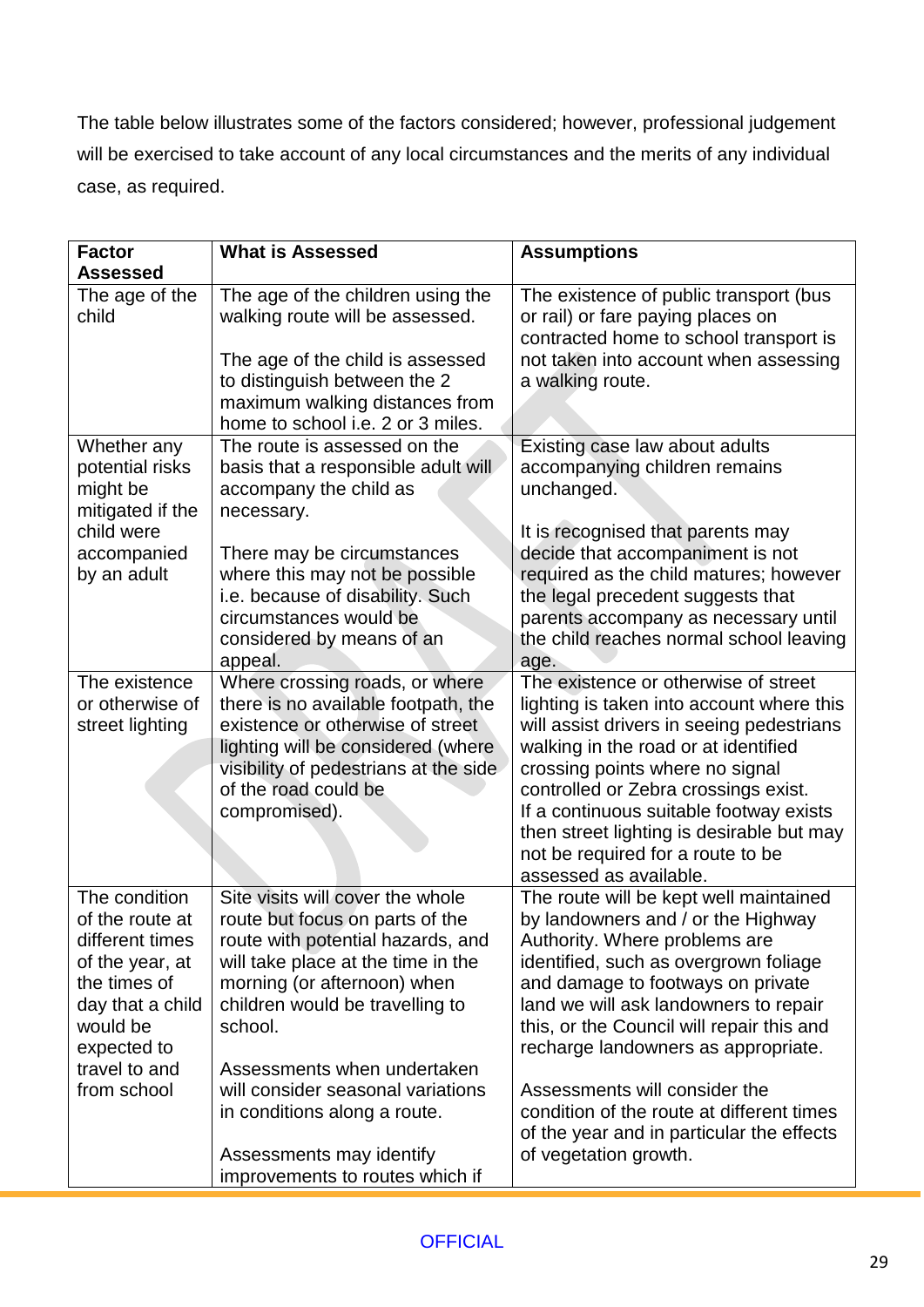| undertaken would make the route   |  |
|-----------------------------------|--|
| available, even if the route is   |  |
| deemed to be not available in the |  |
| interim                           |  |

#### **B5. Withdrawal of Transport / Offers of Transport**

The Local Authority will from time to time, reassess routes that have been classified as unavailable to determine whether the criteria for the route has changed. Walking routes to school, that have previously been assessed as unavailable, may become available due to improvements to the highway or public rights of way. If the criteria for a route changes from unavailable to available, then transport assistance may be withdrawn.

Where a route was previously unavailable and becomes available, reasonable notice of the transport provision to be withdrawn will be issued in writing to the parent. This period will be a minimum of a school term, or 12 weeks where shorter.

Where a parent disputes the assessment of an available route, or a request is made for an assessment where no previous assessment has been undertaken, there is a process of review outlined in B4 in this document.

Where a pupil or student has been assessed as eligible for assisted or free transport in error, reasonable notice of the provision to be withdrawn will be issued in writing to the parent. Where information has been provided that – in the opinion of the council – is both false, and has been deliberately or negligently provided, the council reserves the right to cease transport provision with immediate effect

Where temporary factors are considered to be the reason for a route being assessed as unavailable (e.g. through significant planned roadworks temporarily rendering part of the route unavailable, ground conditions during winter months etc.) the Local Authority may exceptionally consider provision of transport for the period(s) of unavailability. In these instances, notice periods for withdrawal may be shortened from the 12 weeks previously outlined in this document.

#### **B6. Appeals Process**